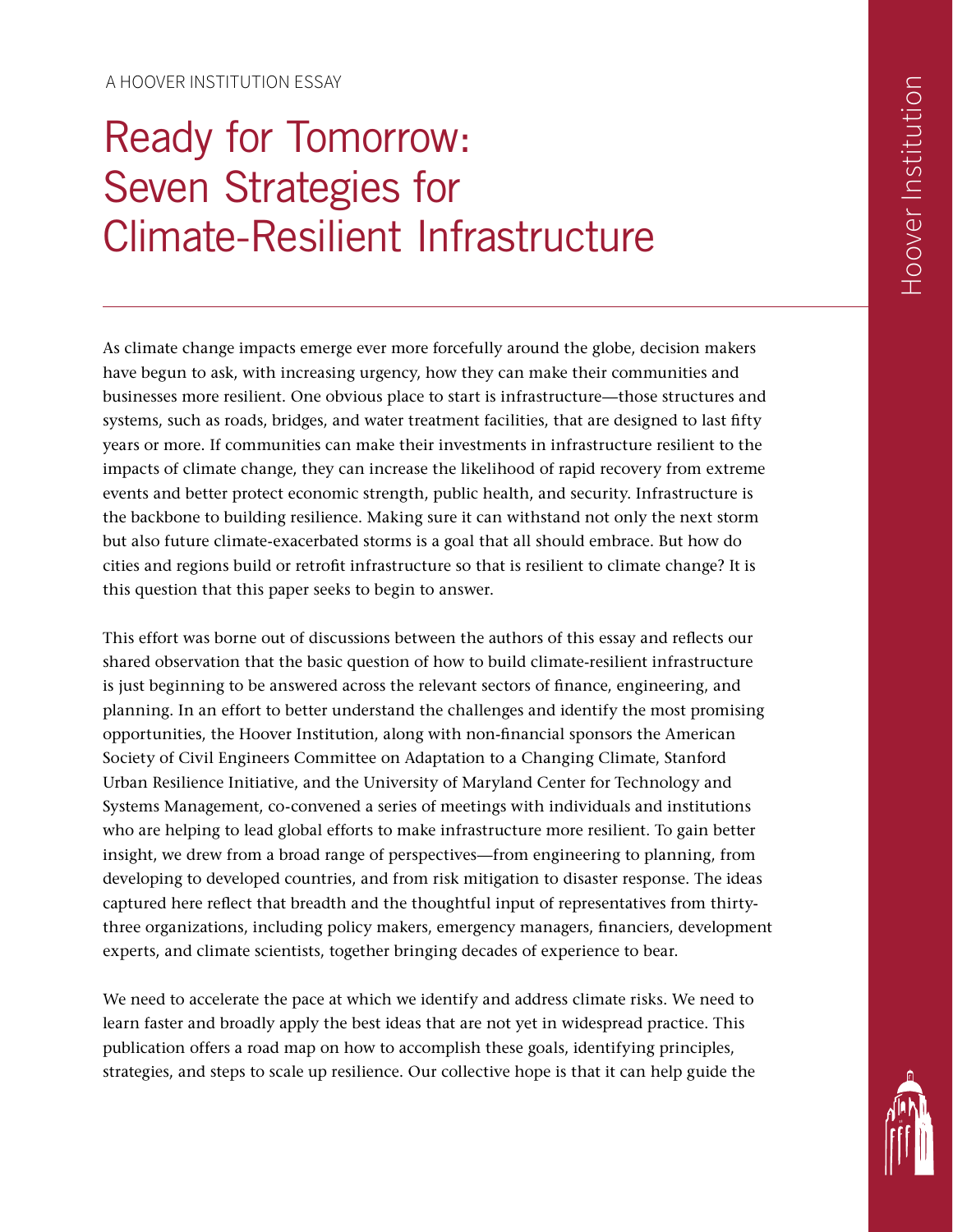important journey of ensuring the resilience of critical infrastructure to future climate impacts. We encourage an ongoing dialogue to quicken global learning.

## **How Can We Design, Fund, and Build Resilience into Public Investments in Infrastructure?1**

We are in a race against time to improve the resilience of the world's infrastructure. With each passing year, our infrastructure is increasingly stressed as we try to meet the needs of a growing population and withstand the impacts of a changing climate. Although governments and the private sector invest billions of dollars in new infrastructure each year, that infrastructure is not routinely designed for the increasing effects of storms, floods, droughts, wildfires, and other hazards that climate change brings, and thus the world's investments in infrastructure themselves are not yet resilient to the impacts of climate change. Failing to ensure the climate resilience of infrastructure will have major economic consequences. We can and must do better. The broad principles, strategies, and steps described in this paper are intended to help the world achieve climate-resilient infrastructure.

## **The Demand for Infrastructure and the Need for Resilience**

Demand for infrastructure investment is increasing worldwide. From 2015 to 2030, \$90 trillion in new infrastructure investments will be needed—an amount equivalent to the world's total existing stock.2 The need is particularly urgent in rapidly growing cities in developing countries.3 Much of the world's new infrastructure will be built in these countries, which face the dual challenges of responding to natural hazards and rapid urbanization even as they work to address widespread poverty and build thriving economies. Africa, Latin America, and the Caribbean must double their current annual investments in infrastructure to achieve development objectives, while Asia will require an investment of \$1.7 trillion per year in infrastructure through 2030 to maintain its growth momentum, tackle poverty, and respond to climate change.4 The pressing demand for infrastructure—and the financing required to realize it—is an enormous challenge. It also provides an enormous opportunity to build a more resilient future.

Without significant improvements in infrastructure resilience, annual economic losses from natural disasters' damage to urban infrastructure alone will increase from \$250 to \$300 billion currently to \$415 billion by 2030.<sup>5</sup> Damage from Hurricanes Harvey, Maria, and Irma, for example, made 2017 the most expensive hurricane season in US history, with approximately \$265 billion in damages from those three storms alone.<sup>6</sup> With accelerating impacts from climate change—including sea-level rise, more extreme heat events, bigger storms, increasing precipitation, and deeper droughts—these losses will continue to grow.

Developing more resilient infrastructure involves a broad range of actors. They include policy makers, planners, investors and the financial sector, industry representatives,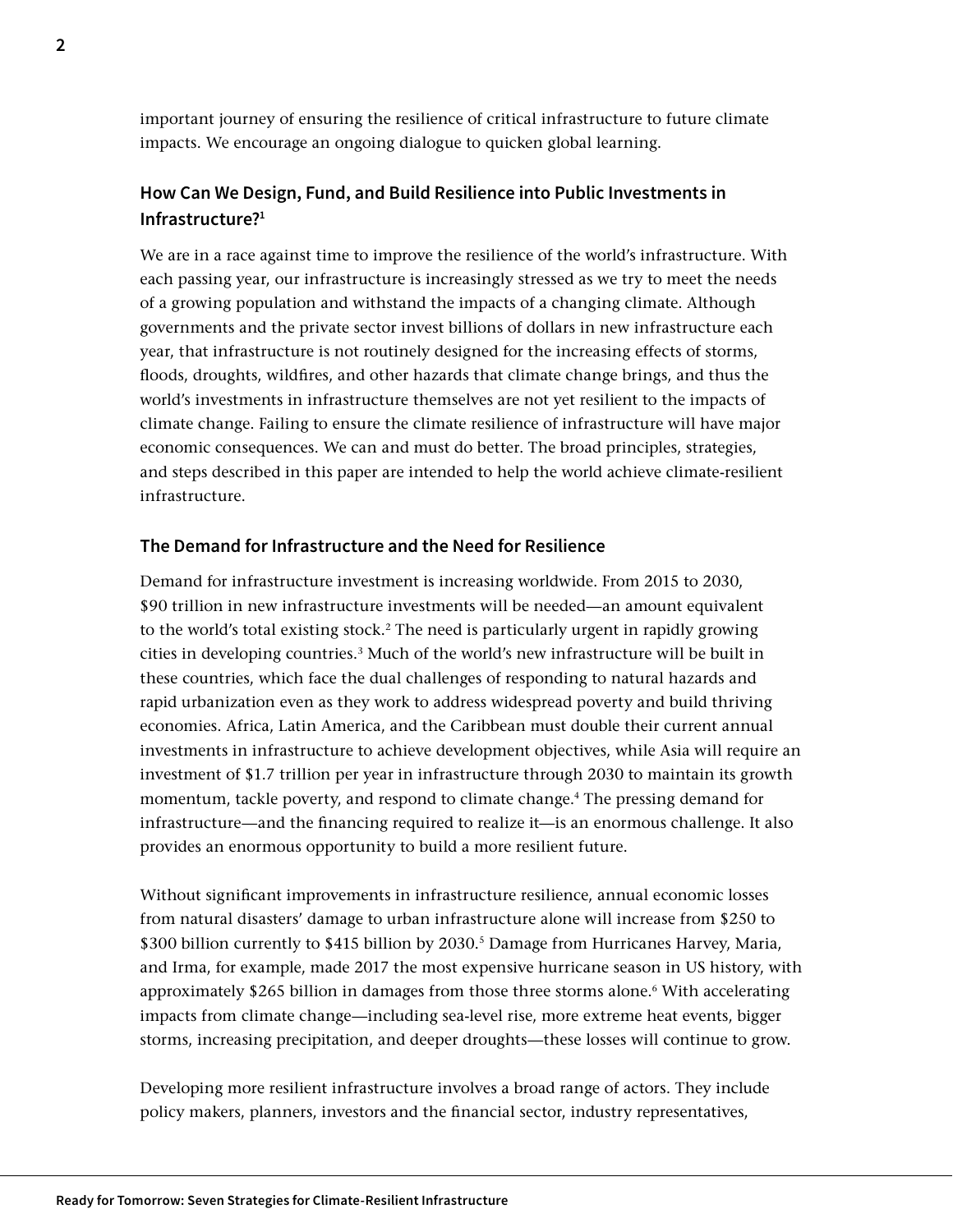designers, engineers, researchers, disaster response professionals, standards developers, beneficiaries, and community members. Together they are shaping the physical structures and services required to meet communities' needs for decades to come. All are stakeholders in the long-term viability of infrastructure. Awareness is growing among these stakeholders of the need to address these challenges. Yet the best existing ideas to achieve resilient infrastructure are not yet in widespread practice.

We need to move faster. We need to scale up good practices rapidly even as we advance our understanding of infrastructure resilience. Quicker action today can help ensure that current investments are sound and will contribute to a more resilient future. Below we outline several broad principles, strategies, and concrete steps needed to address this challenge at a wider scale.

## **Principles**

Several high-level principles should guide the development of more resilient infrastructure.

The first is to *be proactive*, doing what we can now with both existing knowledge and foresight. Uncertainty should not preclude action. A second principle is that we must *be fair*, considering the implications of decisions for those who are particularly vulnerable. We need to directly and consistently engage affected communities in decision making. A third, related principle is to *be inclusive*, engaging all stakeholders early and often throughout the entire process. They should include knowledge generators, knowledge users, and impacted communities. An inclusive process helps to ensure that decisions are grounded in the best available information and fit the needs and values of those affected. Inclusivity can also reduce future conflict, avoid negative unintended consequences, identify a strong pool of options, and increase support for the measures chosen.<sup>7</sup> A fourth principle is to *be comprehensive*, considering the full range of risks and means to address them through planning, financing, and engineering. A holistic approach includes integrating social and ecological resilience into decisions where appropriate. Strong social dynamics and healthy, functioning ecosystems are critical to adaptive capacity—increasing

## **Seven Strategies for Climate-Resilient Infrastructure**

- 1. Make better decisions in the face of uncertainty.
- 2. View infrastructure systemically.
- 3. Take an iterative, multihazard approach.
- 4. Improve and inform cost-benefit analysis (CBA).
- 5. Mainstream naturebased infrastructure.
- 6. Jump-start resilience with immediate actions.
- 7. Plan now to build back better.

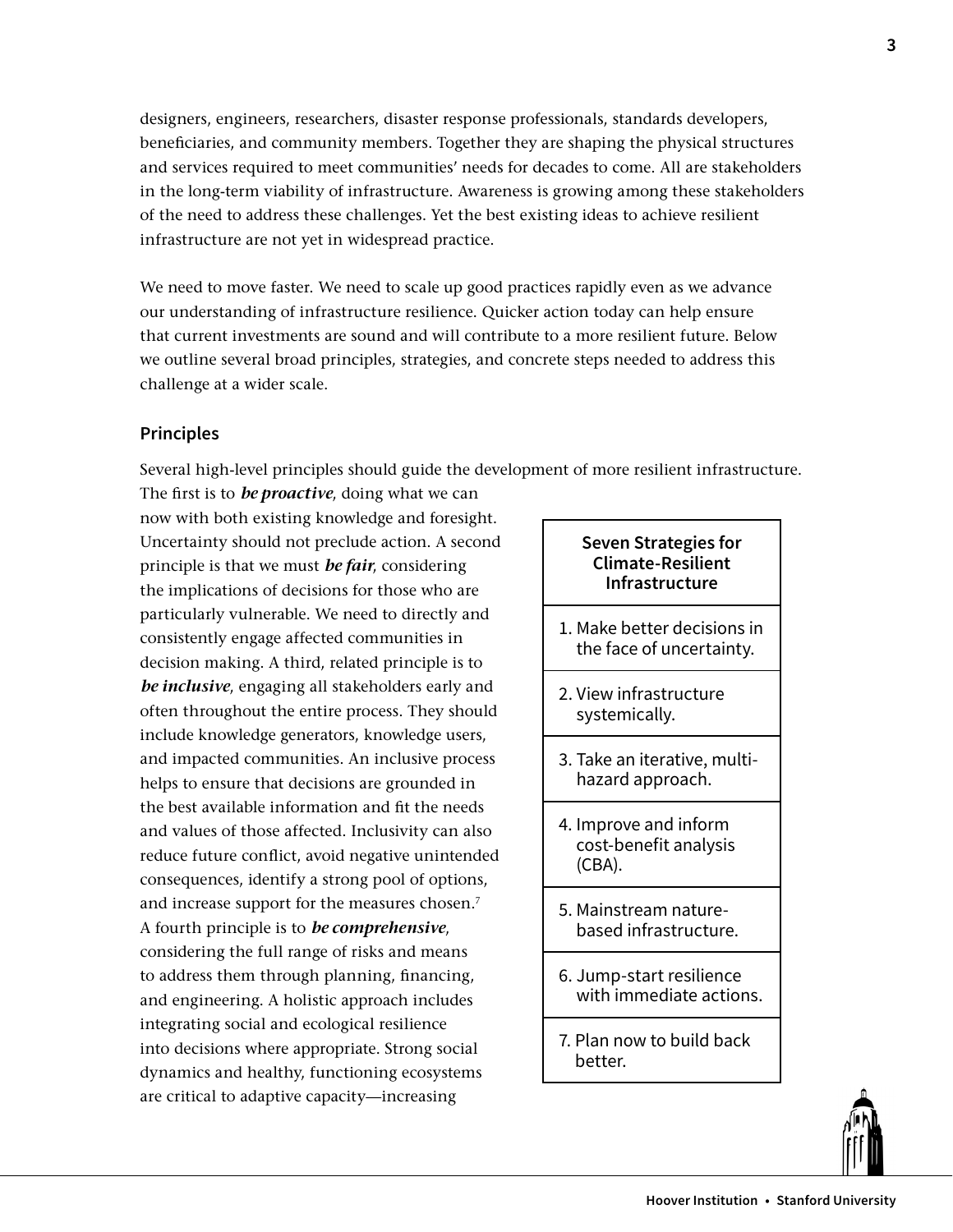communities' and regions' ability to respond effectively to both chronic stresses and extreme events.<sup>8</sup> These overarching principles provide context for implementing the strategies below.

## **Seven Strategies**

The following strategies are distilled from the work of thought leaders across many sectors and disciplines. They are key concepts that should drive the design, funding, and building of climate-resilient infrastructure, and they apply to both individual projects and systems. They may involve changes in policies, advances in science and technology, and new practices by decision makers, including policy makers, practitioners, and investors. These strategies, if broadly applied, can produce robust and sustainable infrastructure, more costeffective investments, and reliable services to our growing cities and populations.

### *1. Make better decisions in the face of uncertainty.*

Engineers typically design infrastructure to withstand a certain degree of climate risk, based on the assumption that past climate is a reliable predictor of future conditions. This assumption no longer holds. Long-lived infrastructure designed using past climate patterns is at risk of underperforming or failing in the future. Climate projections carry uncertainty, as it is impossible to precisely predict the factors driving future greenhouse gas emissions and their effects on the climate. This type of uncertainty is new and distinct from risks that engineers routinely consider.9 It creates challenges for infrastructure planners and engineers unaccustomed to managing such ambiguities. There is a risk of over- or underbuilding, which can, in turn, transfer risks to infrastructure investors or users.

Yet uncertainty about future climate conditions should not block action. Infrastructure planners should employ new approaches that facilitate adaptive decision making and design in the face of uncertainty.10 These approaches can incorporate uncertainty into project design rather than attempting to engineer to a single climate future.<sup>11</sup> They also can inform decisions about how much to invest now versus later.

Working under uncertainty can require embracing flexibility to a higher degree than in the past. Building in flexibility allows us to change course. Designers can preserve options that may not seem justified or affordable today but could be important later as conditions change or new information becomes available. Future options may include more aggressive and capital-intensive measures, or designers may discard measures that no longer will be effective under future conditions. These approaches recognize the informational and budgetary constraints of today while preserving options for the future.

A corollary benefit is that decision-making methods that allow for greater flexibility can lead to consideration of a broader range of stakeholder considerations. These may include different ways of defining a failure, valuing nonmarket goods such as biodiversity, or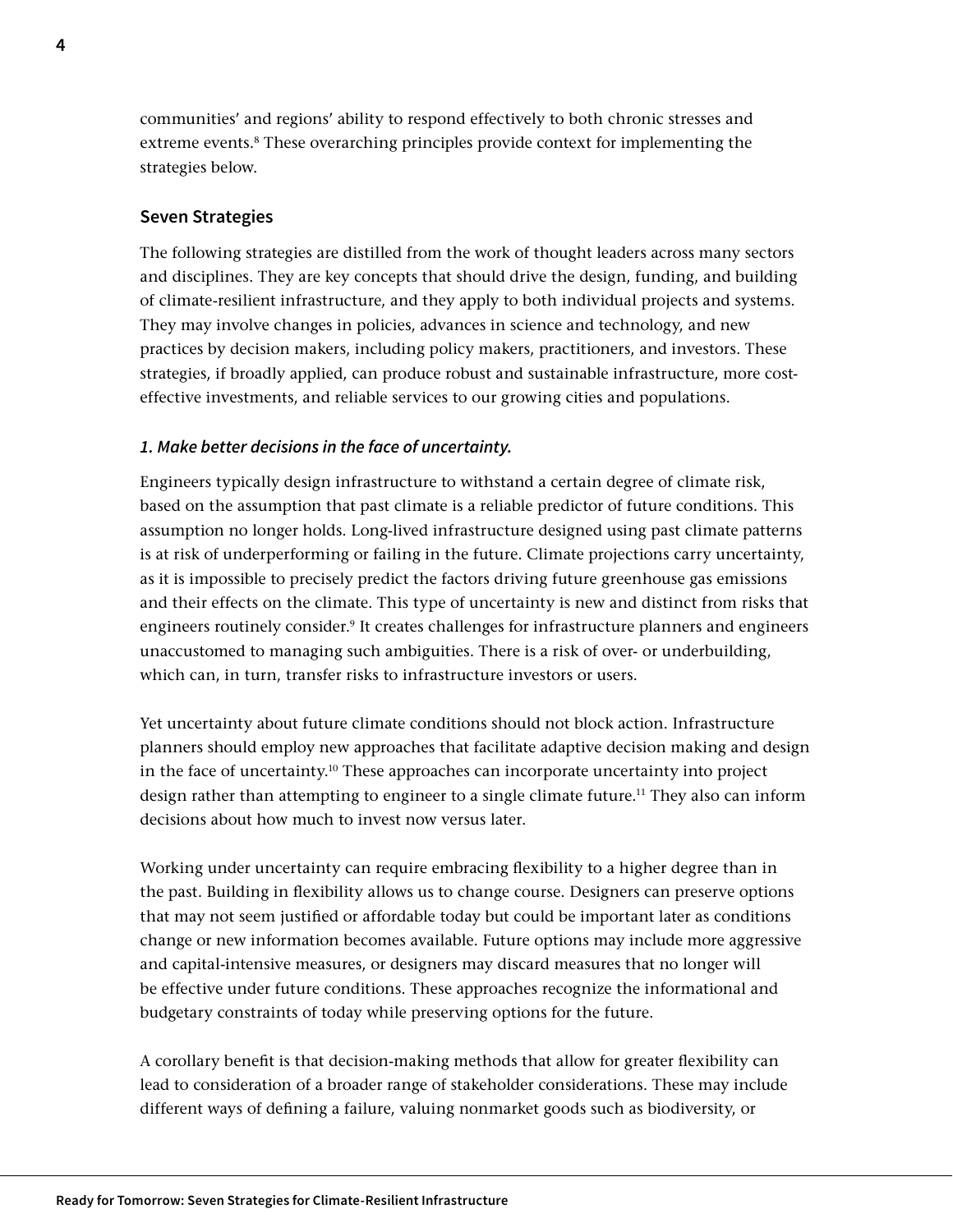defining the probabilities of different scenarios.12 Managing uncertainty builds on a dialogue among decision makers, infrastructure designers, and users about the tradeoffs between siting and design options and timing, costs, and resilience. The bottom line is that explicitly accounting for uncertainty in project design can lead to better decisions.

## *2. View infrastructure systemically.*

Infrastructure is more than individual structures. It is embedded in a complex and interconnected world and includes natural, built, and human systems. There are often strong interdependencies both within and among infrastructure systems. The failure of one infrastructure component can trigger simultaneous failures or a cascading collapse of other critical services. For example, when power supply is interrupted, services that are dependent on electricity may also fail. These may include potable water supplies, communication, and other critical infrastructure services. These failures may, in turn, affect emergency response, health care, and habitability of residential areas, ultimately disrupting the well-being and safety of communities and impacting industries and businesses.

Given the potential for these systemic impacts, it is important to screen for risks at a systems level rather than looking only at individual assets. This approach can identify interdependencies and possible interactions early in the planning process. It also can reduce the need for asset-level fixes that may be more capital intensive and less effective in achieving system-wide resilience. Systems thinking provides more opportunities to achieve broad benefits and avoid maladaptation.13 Unfortunately, the structure of most financing and regulatory policies typically reinforces a piecemeal, project-by-project approach to risk assessment and management. Policy makers instead should work to support and incentivize holistic approaches to risk management.

Pushing risk screening upstream to the earliest stages of systems planning or project development gives planners and designers a fuller understanding of risks and a greater range of management options.<sup>14</sup> One of the most important stages is land use planning and zoning. Considering where to build as well as how to build can reduce risks to individual assets. Even more important, such consideration can reduce network disruptions and threats to an entire area. Steering development away from high-hazard areas will lower the costs of rebuilding after a disaster.

Looking at infrastructure as part of a system also provides more opportunities for policy makers to support effective, climate-resilient development. Decisions regarding zoning and incentives for resilient infrastructure can shape future growth, promote sustainability, and avoid costly and maladaptive construction. Maintaining consistent standards across projects also levels the playing field for developers and financiers.

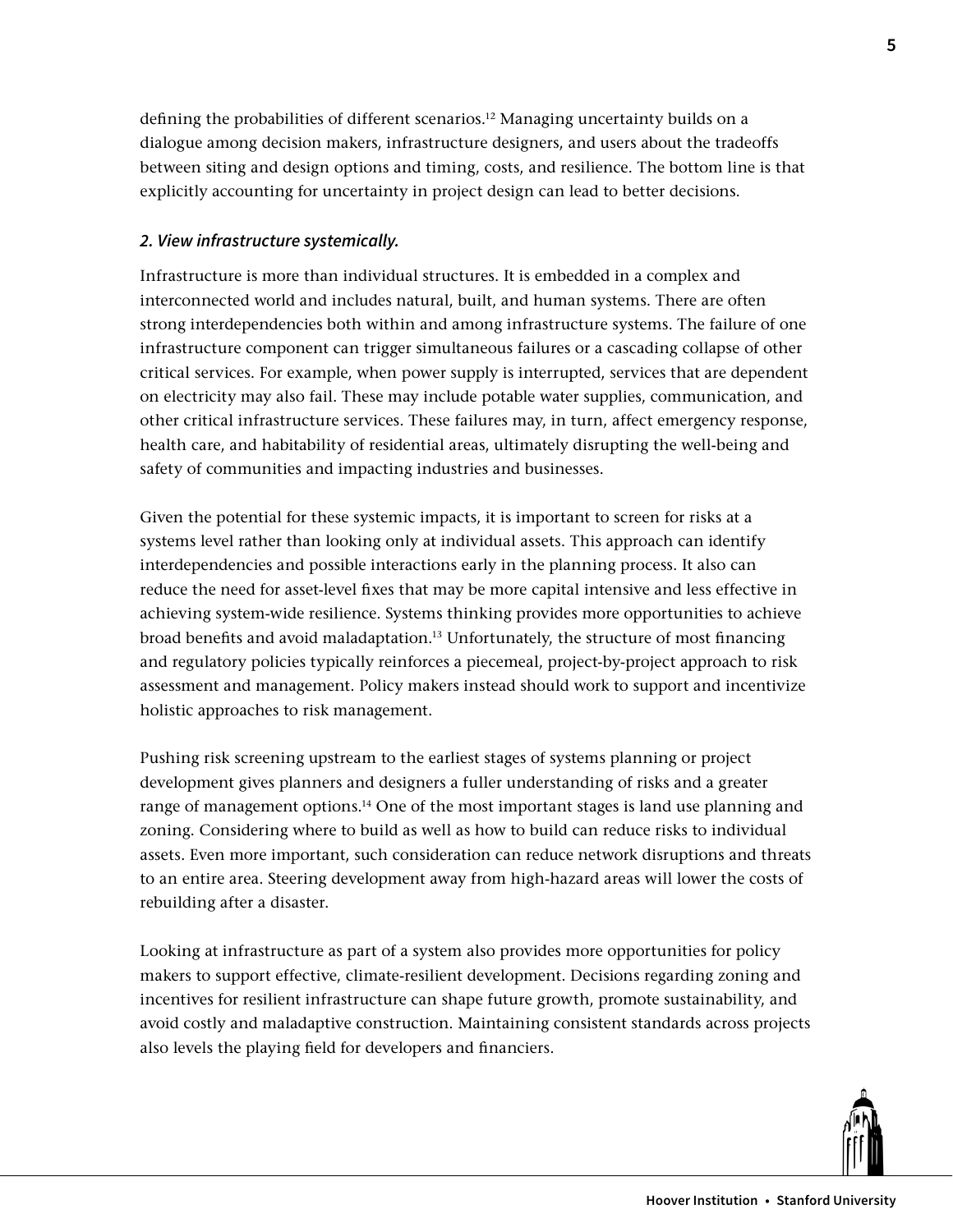### *3. Take an iterative, multi-hazard approach.*

Infrastructure often fails as a result of a combination of natural events and breakdowns in social, technological, or institutional systems. However, conventional sensitivity analyses and risk-management approaches typically consider only one stressor or risk at a time. Since stressors rarely occur alone or lead to single impacts, a multi-hazard approach can allow designers to consider interactions among risks and domino effects that may follow.15 Extending analysis beyond design events based on historical data is essential to improve risk management.16 By understanding the conditions that support good performance and asking which combination of factors could break the system or cause it to fail, infrastructure designers can think more comprehensively about the value a project provides and factors that could impede that service. Designers should move beyond standard risk screening to imagine and define failure in physical, social, and economic terms and conduct a holistic multi-hazard assessment.<sup>17</sup> Incorporating flexibility and the other decision-making approaches described in strategy number one can help, as can planning scenarios that reveal which plans may succeed or fail. In addition, reviewing past failures caused by a combination of stressors can help identify areas of future risk. A multi-hazard approach is more realistic than conventional sensitivity analyses that examine one stressor at a time.

#### *4. Improve and inform cost-benefit analysis (CBA).*

CBA plays an important role in shaping infrastructure choices. Yet as it is traditionally practiced, CBA can lead to less-resilient choices. This occurs when CBA accounts for the upfront capital costs of infrastructure (which are higher for some resilience investments) but not the associated benefits, such as reduced operational and maintenance costs over the service life of the infrastructure.<sup>18</sup> The economic or financial benefits of resilience, as well as the costs of poor resilience, can be difficult to quantify. However, even when quantification is possible, the way in which a CBA is conducted can limit its ability to assess the incremental benefits of investments, cobenefits, and perverse impacts over the service life of the infrastructure.19 In addition, CBA does not explicitly account for the value of strategies that preserve future options, even though a flexible, adaptive management approach to resilience may yield benefits as socioeconomic and environmental conditions change over time.<sup>20</sup> Traditional CBA also may include a range of other limitations.<sup>21</sup> These include difficulty in addressing uncertainty and failure to value nonmarket goods and services. Undervaluing the benefits of ecosystem services can lead to a preference for "gray" (conventional) or built infrastructure instead of green infrastructure (see strategy number five).

Because many investors require use of CBA, it is important to improve and inform its use. There are approaches to project evaluation that address some of the concerns listed above.22 To better assess a project, CBA should consider the full life-cycle costs, the benefits of investing in resilience, and the costs of inaction and unintended consequences.<sup>23</sup> Given these complexities, project analyses should recognize the limitations of CBA. Representing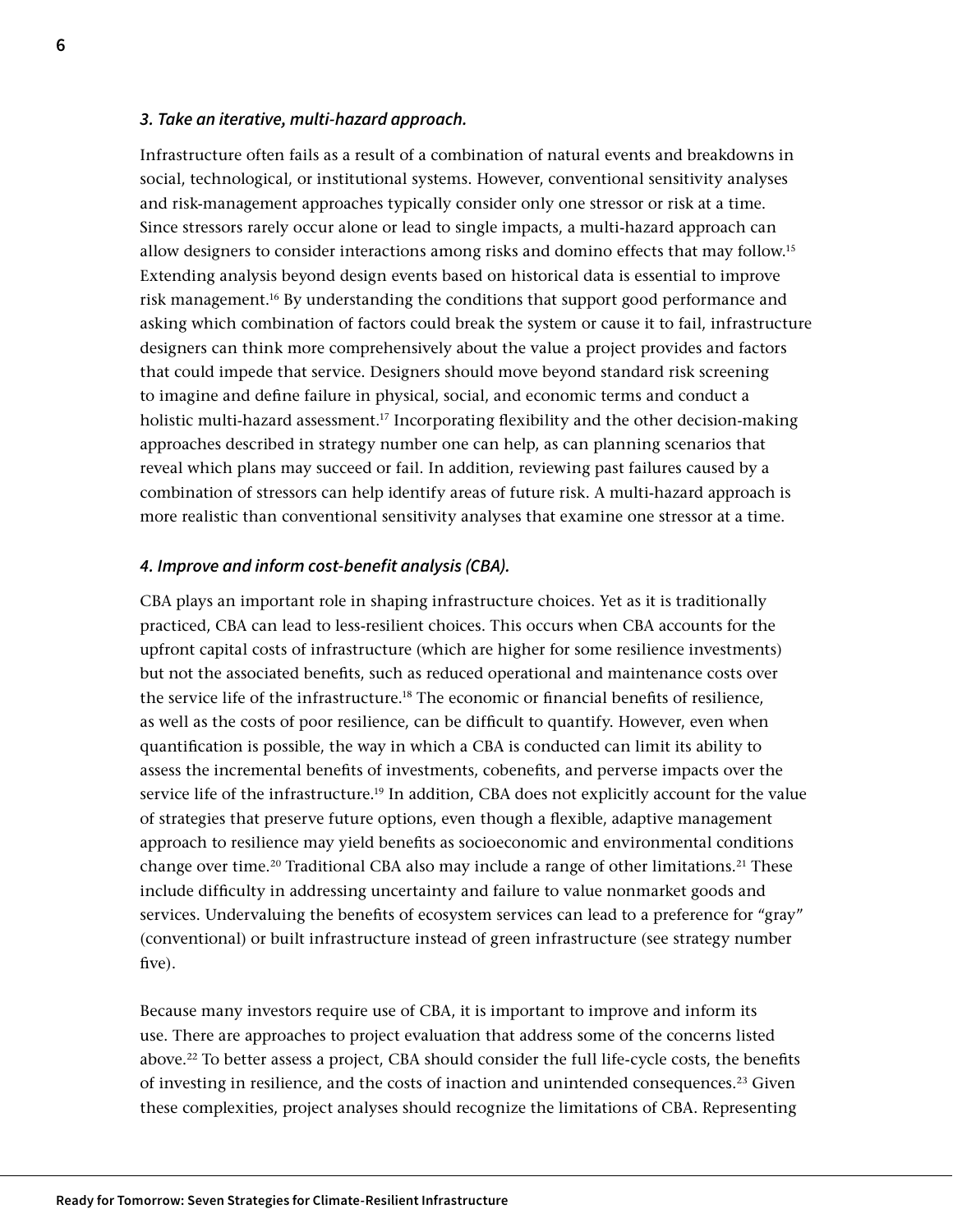the value of a project in a single number may not provide the full picture, and decision makers may benefit from additional quantitative and qualitative information not typically accounted for in traditional CBA.

Extending a revised approach to CBA to the financial analysis of infrastructure investments can improve risk assessments and identify resilience measures that lower financial risks. Treating climate risks as an integral part of the overall financial analysis of infrastructure investments has the potential to enhance not only the physical resilience of infrastructure but also the financial resilience of the investment. Infrastructure funders routinely assess risk factors that include overall commercial viability, completion risks, environmental risks, operating risks, revenue risks, input supply risks, and contracting risks.<sup>24</sup> Climate change can impact each of these factors, and such impacts can be measured in terms of the overall financial value at risk. Financial institutions should incorporate climate risk into the cost of financing and reduce financial incentives to projects that are riskier by design. Financiers can promote resilience through the financing of resilience measures, better risk sharing among financial investors for public and private infrastructure projects, and a comprehensive approach to procuring insurance or other risk-transfer mechanisms.

## *5. Mainstream nature-based infrastructure.*

The use of nature-based, or green, solutions as either alternatives or complements to conventional, or gray, infrastructure can help reduce risks, enhance resilience, and support other objectives, including ecosystem restoration, protection or creation of green space and recreation areas, and climate change mitigation through carbon sequestration.<sup>25</sup> On its own, green infrastructure may be able to reduce risks from some hazards.<sup>26</sup> For example, mangroves protect coasts from wave damage and erosion, in addition to providing cobenefits such as breeding grounds for fish and carbon sequestration.<sup>27</sup>

A combination of nature-based and conventional infrastructure may increase overall resilience. This combined approach can provide redundancy and improve resilience to unexpected events that coincide or cascade. For example, during a severe storm, healthy wetlands can reduce the impacts of storm surge on coastal communities, reduce strain on constructed storm drainage systems, and mitigate the risk of flooding and damage to infrastructure. At the same time, these solutions may respond differently to a range of hazards, thereby increasing system robustness through complementary adaptation responses.

Investors may be hesitant to invest in nature-based infrastructure without a clear understanding of its costs, benefits, and performance relative to conventionally built infrastructure. Often nature-based solutions are excluded from traditional analyses such as CBA, even though they may be effective in managing certain risks.28 In some cases, they can achieve comparable resilience at lower cost, provide cobenefits that are typically

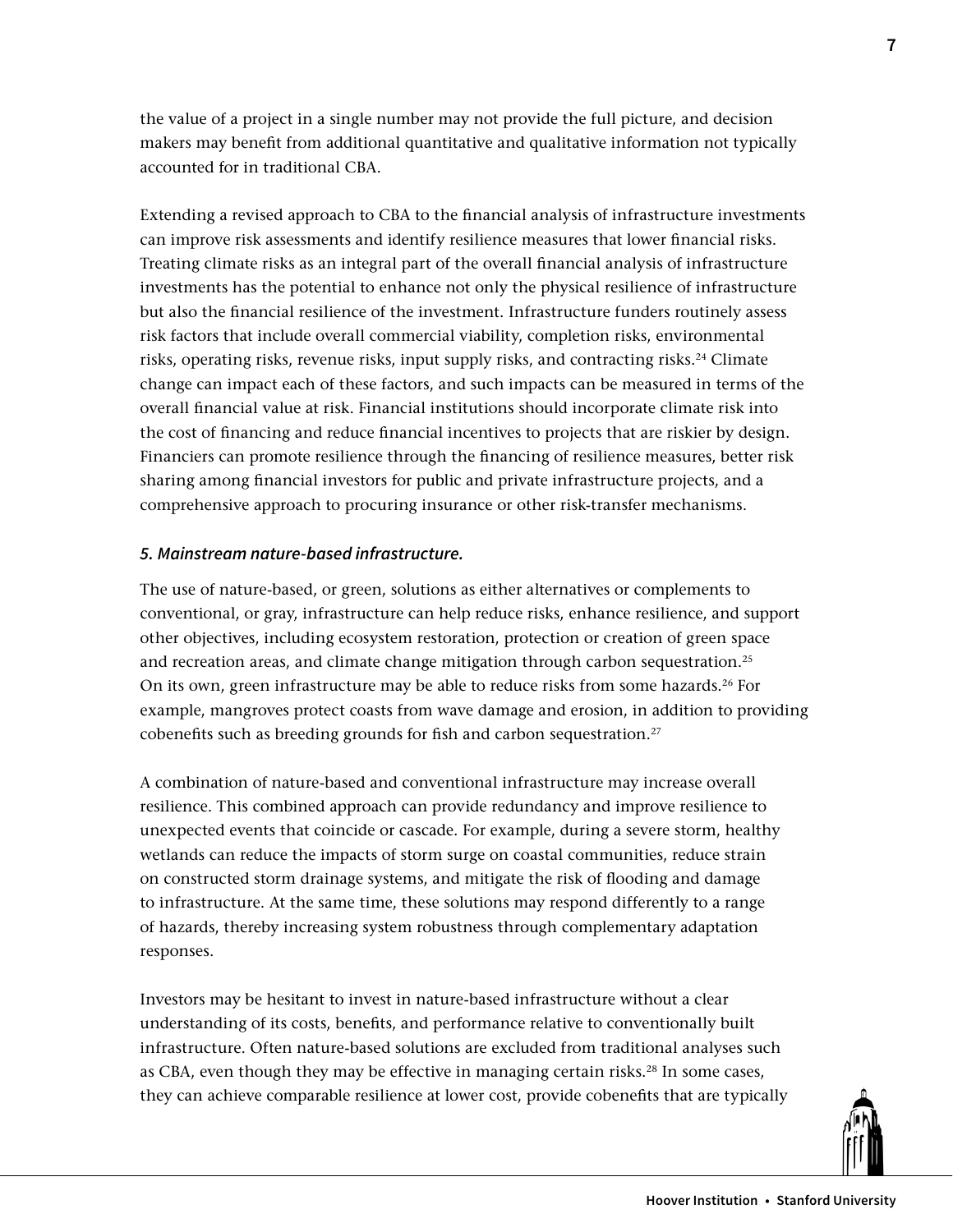not accounted for, or provide a flexible strategy that can be readily scaled up or adapted to respond to changing conditions.29 Both nature-based and conventional approaches have benefits and costs. To most effectively manage risks, it is important to consider a full range of options, and how they may reinforce one another.

## *6. Jump-start resilience with immediate actions.*

Uncertainty about the specifics of climate change and its local impacts should not delay action. Infrastructure projects can get mired down in assessments of vulnerability and uncertainty, and analysis paralysis can deter efforts to increase infrastructure resilience, reinforcing the perception that resilience measures are time consuming, costly, and complicated. Yet some measures have low or no incremental cost and little potential for later regret. This is especially true of measures that can be integrated at the beginning of new infrastructure projects or in the course of regular maintenance cycles for existing infrastructure. Analysis to support these measures can be relatively quick, and existing resources may allow for immediate implementation.<sup>30</sup> Easily adopted resilience measures include using pavement mixtures adapted to different extreme temperatures and freezethaw cycles; increasing culvert size to accommodate higher peak-flood levels; adjusting concrete composition to withstand ocean acidification; changing maintenance protocols to remove debris from drainage systems that may clog during severe rain events; and removing vegetation that may threaten power lines during wildfires.

While these rapidly deployable measures are not a substitute for longer-term solutions, they can be useful starting points to reduce risk and demonstrate results. Quick, effective actions can generate support for transformational measures that are more complex, capital intensive, and time consuming.

## *7. Plan now to build back better.*

Building back better can save money. Globally, the World Bank estimates that \$173 billion in annual disaster losses could be avoided if rebuilding were to be improved after each disaster over the next twenty years.<sup>31</sup> However, there are myriad social, financial, and institutional constraints to improved rebuilding in the wake of devastating storms and other weather-related disasters. Communities need to get back on their feet quickly, yet swiftly rebuilding and replacing what was there too often re-creates or increases vulnerability to future climate change impacts. $32$  People's understandable desire to get back to normal as quickly as possible can be stymied by insurance-related delays, zoning and property rights disputes, and restrictions on how recovery funds can be spent or matched.

Postdisaster periods can provide unique windows of opportunity to promote resilience. Significant funding is most likely to be available at these times; public interest and political will often are at their highest; and major steps to foster climate-resilient development may seem more feasible. To make use of this opportunity, planning should occur well in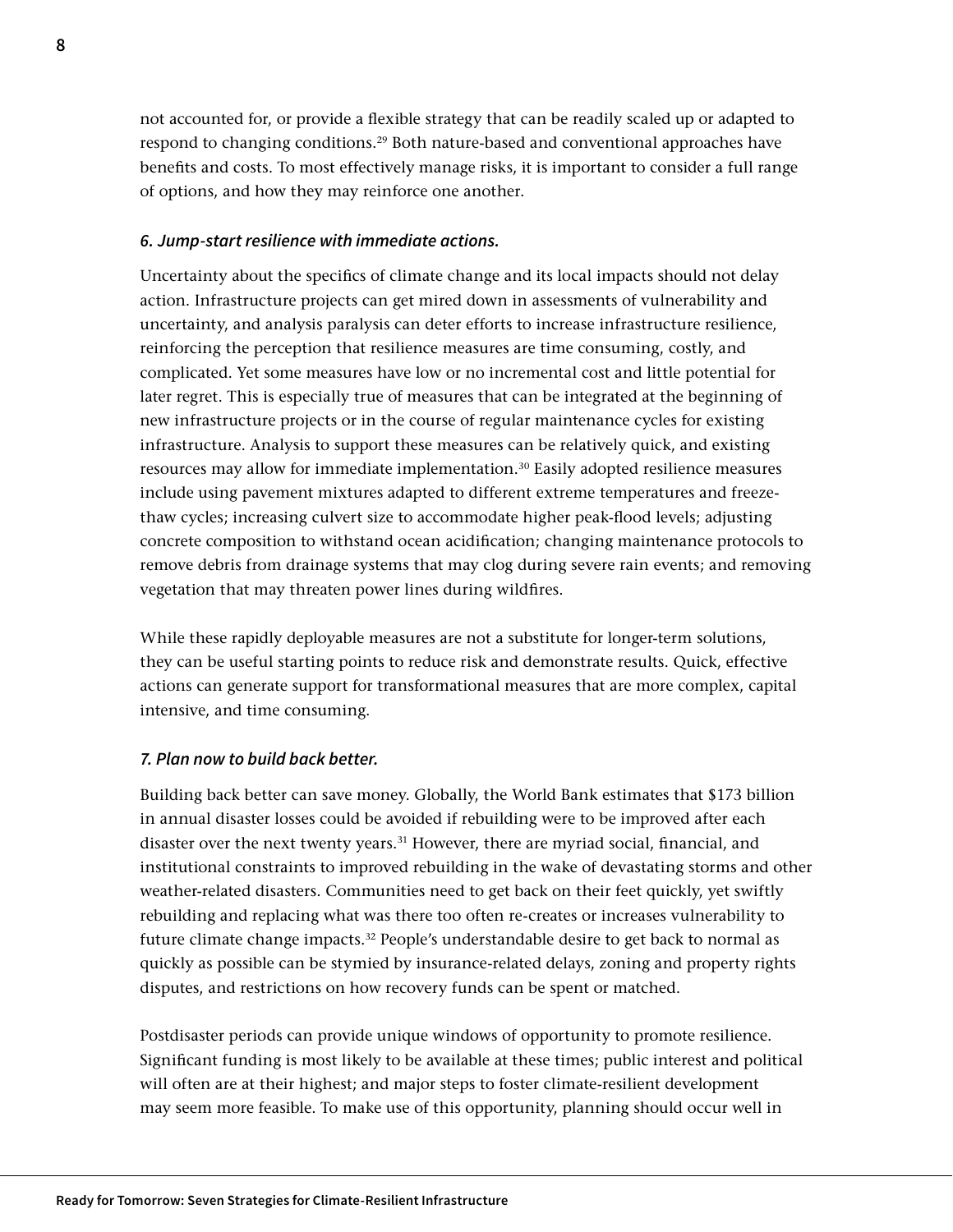advance of disasters so that strategies will already have been negotiated with stakeholders and will be ready for quick deployment. Predisaster planning can be valuable even when the anticipated disaster does not occur, as it charts a path toward greater resilience. Policy makers and other infrastructure actors should support communities in creating visions for a resilient future that can be pursued incrementally, while also building blueprints for broader transformation should a disaster occur. The latter may involve moving people, assets, and infrastructure out of harm's way rather than rebuilding in high-risk areas. Making carefully considered, risk-informed investments in the wake of disasters can build more resilient communities and protect people, property, and taxpayer dollars from future loss and disruption.<sup>33</sup>

## **Getting to Scale**

Climate change has put us in a race against time: we need to ensure that the billions of dollars invested in infrastructure each year are well spent. Infrastructure investments must fulfill their objectives over their entire design life, but today, unfortunately, much of the planning and work needed to make infrastructure resilient is custom tailored to each situation. We urgently need to move from individual case studies to broadly applicable approaches. We need to achieve resilience at scale. A number of actions, outlined below, can scale up the development of climate-resilient infrastructure.

## *First, invest in building human capacity and knowledge among all stakeholders.*

We need to learn faster: adapting infrastructure requires new skills and abilities in diverse fields. More people need the capacity to make and implement better infrastructure decisions in the face of uncertainty, including policy makers, planners, investors and the financial sector, industry representatives, designers, engineers, researchers, disaster response professionals, standards developers, and community members. Building capacity is particularly challenging where access to financial resources or cutting-edge expertise is limited. Developed countries have remote and economically disadvantaged areas. Developing countries, where most of the world's new infrastructure will need to be built, face the greatest challenges.

We need more effective strategies to build capacity throughout our educational processes. *Formal education*—which creates the essential foundation for resilience work across all disciplines—requires developing appropriate curricula and modules for training professionals at different levels of sophistication. *Learning by doing* is important as well, given the need to move forward now while developing better approaches for the future. It is also important to *learn from others* to avoid needlessly duplicating efforts and to accelerate learning. *Advancing research* that underpins decision making is critical. Work is now under way—by the US Global Change Research Program, the National Academies of Sciences, Engineering and Medicine, and other bodies—to provide better information for decision making. Similarly, programs such as the Least Developed Countries Universities

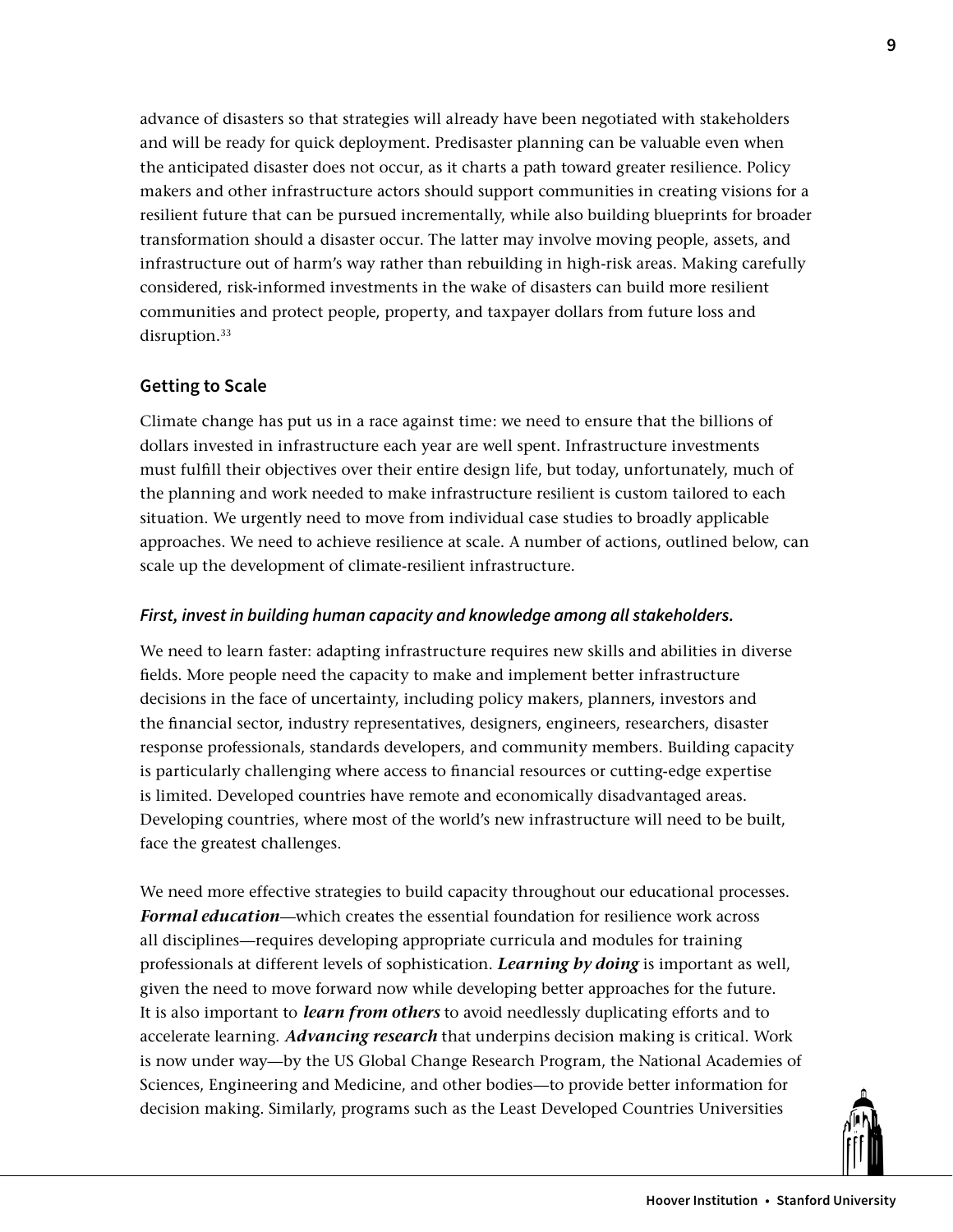Consortium on Climate Change are building international capacity through training and research. These and other ongoing efforts are useful; more of them are needed to get to scale.

## *Second, develop and update standards and manuals of practice for climate-resilient infrastructure.*

Most building codes and design standards do not account for a changing climate. The development and revision of standards is typically a slow process. Informational materials created by some professional associations can be useful in demonstrating how and why considering climate change is important in building codes, standards, and manuals of design, engineering, and planning practice.<sup>34</sup> While much climate science has advanced sufficiently to inform decision making, a central challenge remains: bringing these advances into engineering practice in the form of technical basis documents. *Transitioning science to the engineering practice* requires the collaboration of practitioners and scientists in research and development. Together they can best craft the kinds of workable solutions that underlie new or revised standards. In addition, *investment and appraisal methods* are needed to incentivize financing for the least-cost pathway forward.35 Underlying all of this would be *financial and technical support from agencies*, such as the National Science Foundation, the Department of Energy, and the National Institute of Standards and Technology. This support is important for the development of technical basis documents that are a foundation for standards. Preparing manuals of practice and professional guides can serve as steps toward the development of standards, while also providing interim opportunities for advancing engineering practices.<sup>36</sup>

## *Finally, get the incentives right.*

Doing so requires *incentivizing the financing of climate-resilient infrastructure*. The gap between current expenditures and investment needs is massive. Achieving climateresilient infrastructure at the scale necessary to narrow this gap will require mobilization of both public and private finance. Some governments are using their purchasing to increase the resilience of their investments. For example, New York City and the US Federal Emergency Management Agency are using government-funded infrastructure investments to promote "beyond code" compliance, meaning that they are raising standards above the minimum requirements of local building codes.<sup>37</sup> Often, however, federal, state, and local governments inadvertently do just the opposite, encouraging risky behaviors, such as rebuilding in flood zones after a disaster. There is a need, particularly in the short term, to incentivize investments (through, e.g., resilience tax credits, loans, grants, etc.) to accelerate investments in resilience.

At a global scale, development banks are *mainstreaming climate resilience into investments* by performing individual risk assessments for a country, sector, and/or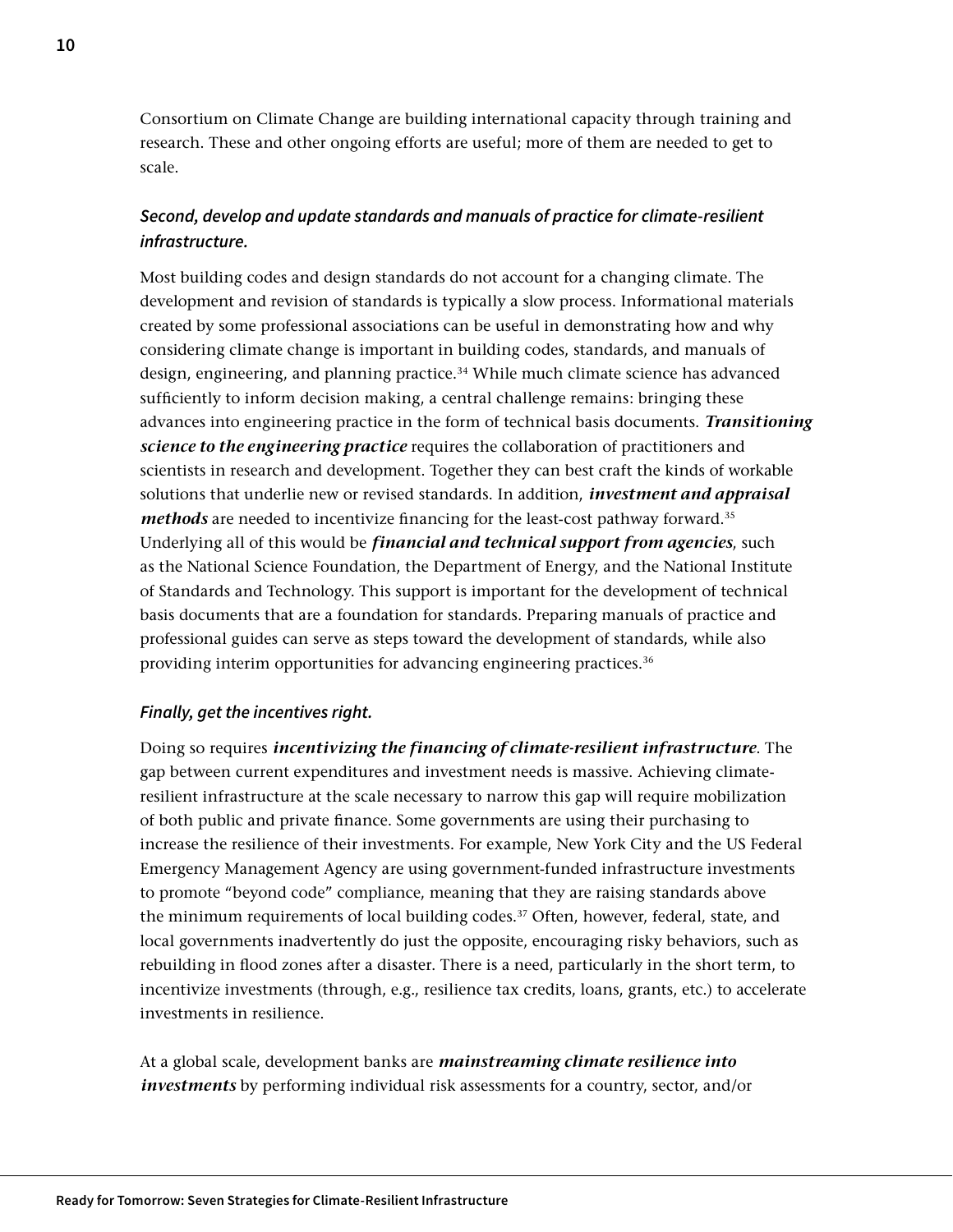individual investment. For example, the World Bank is developing a rating system to promote public- and private-sector investments in adaptation.38 The Global Commission on Adaptation seeks to incorporate climate change risks into planning and is engaging financial institutions, national finance ministries, banks, and businesses to increase resilient investments. Going forward, a linchpin of success will be *engagement of the private sector*, which is responsible for constructing and managing a significant fraction of the world's infrastructure. The financial and business case for resilience should integrate climate risk assessments into investment decision making and monetize the potential financial return from resilience investments. This practice should be paired with identifying appropriate financing pathways, including public-private partnerships, so that the full potential of private-sector engagement can be realized.

A range of *new policies* can create powerful incentives for resilient infrastructure. Smart land-use planning and zoning can promote resilient growth. Building standards can create a floor for performance and resilience. It is beyond the scope of this paper to fully explore the range of relevant policies, but most actions described above have a policy component.

## **Moving Forward**

Globally, we have gained experience in how to develop and maintain more resilient infrastructure. Now is the time to move forward, accelerate learning, and scale up. The ideas outlined here can help us to ensure that the trillions of dollars in infrastructure investments contribute to a more resilient future. We encourage an ongoing dialogue to accelerate the pace at which we learn from one another. Together we can plan, build, and maintain infrastructure resilient to our changing world.

#### **NOTES**

1 For the purposes of this discussion, *public investments* means federal, state, and local investments funded through taxpayer financing or borrowing and includes funds for international development.

2 Inter-American Development Bank (IADB), "Inter-American Development Bank Sustainability Report 2017" (2017), [http://dx.doi.org/10.18235/0001034.](http://dx.doi.org/10.18235/0001034)

3 US Agency for International Development (USAID), "Climate Resilient Infrastructure Services: Lessons Learned," prepared by Engility Corporation and ICF International (2015a), [https://docs.google.com/a/ccrdproject.com](https://docs.google.com/a/ccrdproject.com/viewer?a=v&pid=sites&srcid=Y2NyZHByb2plY3QuY29tfGNjcmR8Z3g6NGFiMGI3MDFlM2ZjNjM4MA.) [/viewer?a=v&pid=sites&srcid=Y2NyZHByb2plY3QuY29tfGNjcmR8Z3g6NGFiMGI3MDFlM2ZjNjM4MA.](https://docs.google.com/a/ccrdproject.com/viewer?a=v&pid=sites&srcid=Y2NyZHByb2plY3QuY29tfGNjcmR8Z3g6NGFiMGI3MDFlM2ZjNjM4MA.)

4 For Africa, see ibid.; Infrastructure Consortium for Africa (ICA), *Infrastructure Financing Trends in Africa—2016* (Abidjan, Côte d'Ivoire: 2017), [https://www.icafrica.org/fileadmin/documents/IFT\\_2016/Infrastructure\\_Financing\\_](https://www.icafrica.org/fileadmin/documents/IFT_2016/Infrastructure_Financing_Trends_2016.pdf) [Trends\\_2016.pdf](https://www.icafrica.org/fileadmin/documents/IFT_2016/Infrastructure_Financing_Trends_2016.pdf); and African Development Bank (AfDB), *African Economic Outlook 2018* (2018), [https://www](https://www.icafrica.org/fileadmin/documents/Knowledge/GENERAL_INFRA/AfricanEconomicOutlook2018.pdf) [.icafrica.org/fileadmin/documents/Knowledge/GENERAL\\_INFRA/AfricanEconomicOutlook2018.pdf](https://www.icafrica.org/fileadmin/documents/Knowledge/GENERAL_INFRA/AfricanEconomicOutlook2018.pdf). For Asia, see Asian Development Bank (ADB), *Meeting Asia's Infrastructure Needs* (2017), [https://www.adb.org/publications](https://www.adb.org/publications/asia-infrastructure-needs) [/asia](https://www.adb.org/publications/asia-infrastructure-needs)-infrastructure-needs.

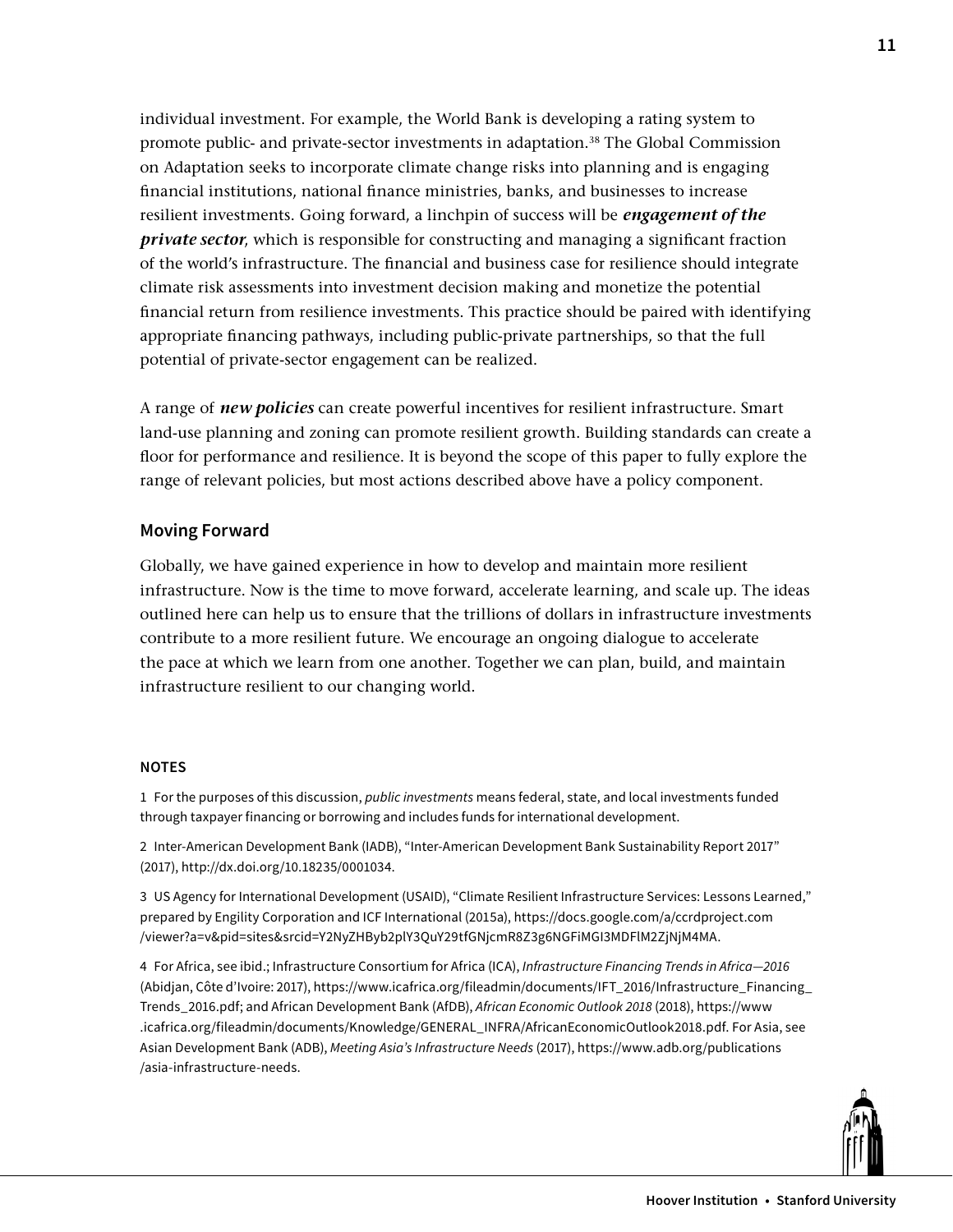5 United Nations Development Programme (UNDP), "Disaster Recovery: Challenges and Lessons" (2016), [http://](http://www.undp.org/content/dam/undp/library/Climate%20and%20Disaster%20Resilience/UNDP_Recovery%20Infographic_Final_16April2016.pdf) [www.undp.org/content/dam/undp/library/Climate](http://www.undp.org/content/dam/undp/library/Climate%20and%20Disaster%20Resilience/UNDP_Recovery%20Infographic_Final_16April2016.pdf)%20and%20Disaster%20Resilience/UNDP\_Recovery%[20](http://www.undp.org/content/dam/undp/library/Climate%20and%20Disaster%20Resilience/UNDP_Recovery%20Infographic_Final_16April2016.pdf) [Infographic\\_Final\\_16April2016.pdf](http://www.undp.org/content/dam/undp/library/Climate%20and%20Disaster%20Resilience/UNDP_Recovery%20Infographic_Final_16April2016.pdf).

6 Willie Drye, "2017 Hurricane Season Was the Most Expensive in U.S. History," *National Geographic News*, November 30, 2017, [https://news.nationalgeographic.com/2017/11/2017-](https://news.nationalgeographic.com/2017/11/2017-hurricane-season-most-expensive-us-history-spd)hurricane-season-most-expensive-us -history-spd; and National Oceanic and Atmospheric Administration (NOAA), "Costliest U.S. Tropical Cyclones Tables Updated" (2018), [https://www.nhc.noaa.gov/news/UpdatedCostliest.pdf.](https://www.nhc.noaa.gov/news/UpdatedCostliest.pdf)

7 US Department of Energy (US DOE), *Climate Change and the Electricity Sector: Guide for Assessing Vulnerabilities and Developing Resilience Solutions to Sea Level Rise* (2016), [https://www.energy.gov/sites/prod/files/2016/07](https://www.energy.gov/sites/prod/files/2016/07/f33/Climate%20Change%20and%20the%20Electricity%20Sector%20Guide%20for%20Assessing%20Vulnerabilities%20and%20Developing%20Resilience%20Solutions%20to%20Sea%20Level%20Rise%20July%202016.pdf) [/f33/Climate](https://www.energy.gov/sites/prod/files/2016/07/f33/Climate%20Change%20and%20the%20Electricity%20Sector%20Guide%20for%20Assessing%20Vulnerabilities%20and%20Developing%20Resilience%20Solutions%20to%20Sea%20Level%20Rise%20July%202016.pdf)%20Change%20and%20the%20Electricity%20Sector%20Guide%20for%20Assessing%20 Vulnerabilities%20and%20Developing%20Resilience%20Solutions%20to%20Sea%20Level%20Rise%20July%[20](https://www.energy.gov/sites/prod/files/2016/07/f33/Climate%20Change%20and%20the%20Electricity%20Sector%20Guide%20for%20Assessing%20Vulnerabilities%20and%20Developing%20Resilience%20Solutions%20to%20Sea%20Level%20Rise%20July%202016.pdf) [2016.pdf;](https://www.energy.gov/sites/prod/files/2016/07/f33/Climate%20Change%20and%20the%20Electricity%20Sector%20Guide%20for%20Assessing%20Vulnerabilities%20and%20Developing%20Resilience%20Solutions%20to%20Sea%20Level%20Rise%20July%202016.pdf) US DOE, *Climate Change and the Electricity Sector: Guide for Climate Change Resilience Planning* (2016), [https://www.energy.gov/sites/prod/files/2016/10/f33/Climate](https://www.energy.gov/sites/prod/files/2016/10/f33/Climate%20Change%20and%20the%20Electricity%20Sector%20Guide%20for%20Climate%20Change%20Resilience%20Planning%20September%202016_0.pdf)%20Change%20and%20the%20Electricity%20 Sector%20Guide%20for%20Climate%20Change%20Resilience%20Planning%20September%[202016\\_0.pdf;](https://www.energy.gov/sites/prod/files/2016/10/f33/Climate%20Change%20and%20the%20Electricity%20Sector%20Guide%20for%20Climate%20Change%20Resilience%20Planning%20September%202016_0.pdf) "Collaborative Risk Informed Decision Analysis (CRIDA)" (2017), <http://test1.agwaguide.org/CRIDA>; National Institute of Standards and Technology (NIST), "Community Resilience Planning Guide" (2015), [https://www](https://www.nist.gov/topics/community-resilience/community-resilience-planning-guide) [.nist.gov/topics/community-resilience/community](https://www.nist.gov/topics/community-resilience/community-resilience-planning-guide)-resilience-planning-guide; and Graham George Watkins, Sven-Uwe Mueller, Hendrik Meller, Maria Cecilia Ramirez, Tomás Serebrisky, and Andreas Georgoulias, *Lessons from Four Decades of Infrastructure Project-Related Conflicts in Latin America and the Caribbean* (Inter-American Development Bank [IADB]: 2017), [http://dx.doi.org/10.18235/0000803.](http://dx.doi.org/10.18235/0000803) Zamuda, C., D.E. Bilello, G. Conzelmann, E. Mecray, A. Satsangi, V. Tidwell, and B.J. Walker, 2018: Energy Supply, Delivery, and Demand. In *Impacts, Risks, and Adaptation in the United States: Fourth National Climate Assessment, Volume II* [Reidmiller, D.R., C.W. Avery, D.R. Easterling, K.E. Kunkel, K.L.M. Lewis, T.K. Maycock, and B.C. Stewart (eds.)]. U.S. Global Change Research Program, Washington, DC, USA, pp. 174–201. doi: 10.7930/NCA4.2018.CH4

8 Karin de Bruijn, Joost Buurman, Marjolein Mens, Ruben Dahm, and Frans Klijn, "Resilience in Practice: Five Principles to Enable Societies to Cope with Extreme Weather Events," *Environmental Science & Policy* 70 (2017): 21–30, [https://doi.org/10.1016/j.envsci.2017.02.001.](https://doi.org/10.1016/j.envsci.2017.02.001)

9 Some experts refer to this as "deep uncertainty," which emerges when future conditions cannot be reliably quantified, either because the mechanisms involved are too complex to be modeled or because the parameters of the model may vary over time. See Laura Tuck and Julie Rozenberg, "Embracing Uncertainty for Better Decision-Making," *World Bank Group Infrastructure & Public Private Partnerships Blog* (2016), [http://blogs.worldbank.org](http://blogs.worldbank.org/ppps/embracing-uncertainty-better-decision-making) [/ppps/embracing-](http://blogs.worldbank.org/ppps/embracing-uncertainty-better-decision-making)uncertainty-better-decision-making.

10 American Society of Civil Engineers (ASCE), *Climate-Resilient Infrastructure: Adaptive Design and Risk Management*, edited by Bilal M. Ayyub (Committee on Adaptation to a Changing Climate: 2018), [https://](https://ascelibrary.org/doi/book/10.1061/9780784415191) [ascelibrary.org/doi/book/10.1061/9780784415191](https://ascelibrary.org/doi/book/10.1061/9780784415191); Bilal M. Ayyub and George J. Klir, *Uncertainty Modeling and Analysis in Engineering and the Sciences* (Chapman & Hall/CRC Press: 2006); and Climate-Safe Infrastructure Working Group (CSIWG), *Paying It Forward: The Path toward Climate-Safe Infrastructure in California* (Sacramento, CA: 2018), [http://resources.ca.gov/climate/climate-](http://resources.ca.gov/climate/climate-safe-infrastructure-working-group)safe-infrastructure-working-group. Examples of new design approaches that address uncertainty include robust decision making (RDM), probabilistic risk management, real options analysis (ROA), Climate Risk Informed Decision Analysis (Mendoza et al. 2018), and adaptation pathways.

11 World Bank, *Hydropower Sector Climate Resilience Guidelines* (2017), beta version.

12 Nidhi Kalra, Stéphane Hallegatte, Robert Lempert, Casey Brown, Adrian Fozzard, Stuart Gill, and Ankur Shah, "Agreeing on Robust Decisions: New Processes for Decision Making under Deep Uncertainty," Policy Research Working Paper no. 6906 (Washington, DC: World Bank, 2014), [https://openknowledge.worldbank.org](https://openknowledge.worldbank.org/handle/10986/18772) [/handle/10986/18772](https://openknowledge.worldbank.org/handle/10986/18772).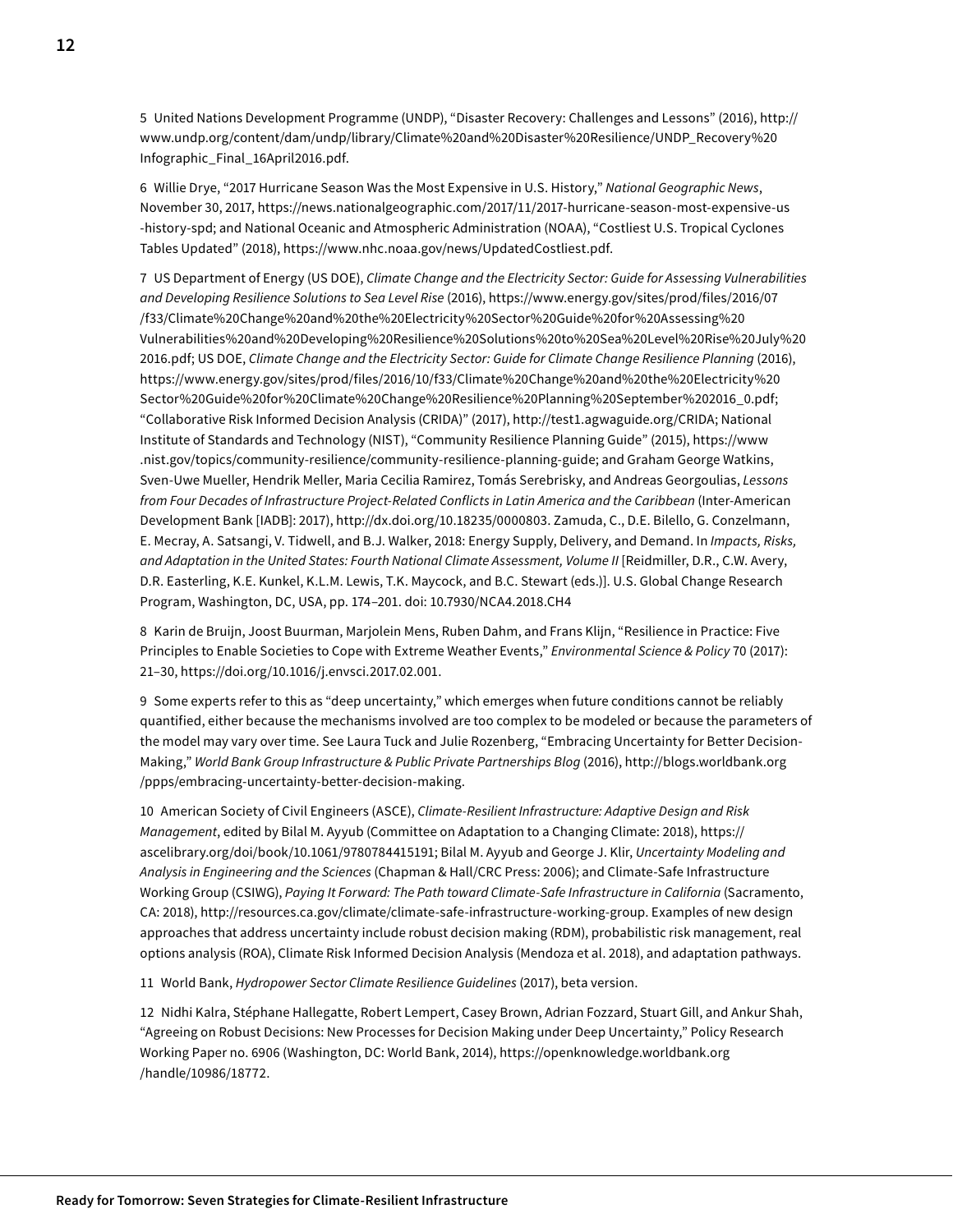13 Union of Concerned Scientists (UCS), "Toward Climate Resilience: A Framework and Principles for Science-Based Adaptation" (2016), [https://www.ucsusa.org/sites/default/files/attach/2016/06/climate-resilience](https://www.ucsusa.org/sites/default/files/attach/2016/06/climate-resilience-framework-and-principles.pdf)[framework-and-principles.pdf](https://www.ucsusa.org/sites/default/files/attach/2016/06/climate-resilience-framework-and-principles.pdf); and UCS, "Principles for Climate-Smart Infrastructure" (2017), [https://www](https://www.ucsusa.org/sites/default/files/attach/gw-smart-infrastructure-pricncipals.pdf) [.ucsusa.org/sites/default/files/attach/gw-smart-infrastructure-pricncipals.pdf.](https://www.ucsusa.org/sites/default/files/attach/gw-smart-infrastructure-pricncipals.pdf)

14 Asian Development Bank (ADB), *Guidelines for Climate Proofing Investment in Agriculture, Rural Development, and Food Security* (2012), [https://www.adb.org/sites/default/files/institutional-document/33720/files/guidelines](https://www.adb.org/sites/default/files/institutional-document/33720/files/guidelines-climate-proofing-investment.pdf) [-climate-proofing-investment.pdf.](https://www.adb.org/sites/default/files/institutional-document/33720/files/guidelines-climate-proofing-investment.pdf)

15 Jakob Zscheischler, Seth Westra, Bart J. J. M. van den Hurk, Sonia I. Seneviratne, Philip J. Ward, Andy Pitman, Amir AghaKouchak, et al., "Future Climate Risk from Compound Events." Nature Climate Change 8 (2018): 469–77, [https://www.nature.com/articles/s41558](https://www.nature.com/articles/s41558-018-0156-3)-018-0156-3; A. R. Ganguly, U. Bhatia, and S. E. Flynn, *Critical Infrastructures Resilience: Policy and Engineering Principles* (Routledge: 2018); and Bilal M. Ayyub, *Risk Analysis in Engineering and Economics*, 2nd ed. (Chapman & Hall/CRC Press: 2014).

16 De Bruijn et al., "Resilience in Practice."

17 UCS, "Principles for Climate-Smart Infrastructure."

18 Deloitte Access Economics, *Building Resilient Infrastructure* (Sydney, Australia: 2016), [https://www.iag.com.au](https://www.iag.com.au/sites/default/files/Documents/Announcements/ABR_Report-Building-resilient-infrastructure-020316.pdf) [/sites/default/files/Documents/Announcements/ABR\\_Report-Building-resilient-infrastructure-020316.pdf](https://www.iag.com.au/sites/default/files/Documents/Announcements/ABR_Report-Building-resilient-infrastructure-020316.pdf).

19 Fran Sussman, Anne Grambsch, Jia Li, and Christopher P. Weaver, "Introduction to a Special Issue Entitled *Perspectives on Implementing Benefit-Cost Analysis in Climate Assessment*," *Journal of Benefit-Cost Analysis* 5, no. 3 (2014): 333–46, [https://www.researchgate.net/publication/270957844\\_Introduction\\_to\\_a\\_special\\_issue](https://www.researchgate.net/publication/270957844_Introduction_to_a_special_issue_entitled_Perspectives_on_Implementing_Benefit-Cost_Analysis_in_Climate_Assessment) [\\_entitled\\_Perspectives\\_on\\_Implementing\\_Benefit-](https://www.researchgate.net/publication/270957844_Introduction_to_a_special_issue_entitled_Perspectives_on_Implementing_Benefit-Cost_Analysis_in_Climate_Assessment)Cost\_Analysis\_in\_Climate\_Assessment.

20 R. de Neufville and S. Scholtes, *Flexibility in Engineering Design* (Cambridge, MA: MIT Press, 2011).

21 Additional challenges to CBA include equitably accounting costs and benefits (United Nations Framework Convention on Climate Change [UNFCCC], "Assessing the Costs and Benefits of Adaptation Options: An Overview of Approaches" [2011], [https://unfccc.int/resource/docs/publications/pub\\_nwp\\_costs\\_benefits\\_adaptation.pdf](https://unfccc.int/resource/docs/publications/pub_nwp_costs_benefits_adaptation.pdf)) and valuing design flexibility, considering broader economic impacts (and not only project financials), and setting appropriate discount rates and time horizons.

22 These include real options analysis, probabilistic risk management, robust decision making, and adaptation pathways, discussed earlier (see note 10).

#### 23 CSIWG, *Paying It Forward*.

24 World Bank, "Emerging Trends in Mainstreaming Climate Resilience in Large-Scale, Multi-Sector Infrastructure PPPs," World Bank Group, PPIAF (2016), [https://library.pppknowledgelab.org/attached\\_files/documents/2874](https://library.pppknowledgelab.org/attached_files/documents/2874/original/Mainstreaming_Climate_Resilience.pdf) [/original/Mainstreaming\\_Climate\\_Resilience.pdf.](https://library.pppknowledgelab.org/attached_files/documents/2874/original/Mainstreaming_Climate_Resilience.pdf)

25 Brett Webb, Scott Douglass, Brenda Dix, and Susan Asam, "White Paper: Nature-Based Solutions for Coastal Highway Resilience" (Federal Highways Administration: 2018), [https://www.fhwa.dot.gov/environment/](https://www.fhwa.dot.gov/environment/sustainability/resilience/ongoing_and_current_research/green_infrastructure/nature_based_solutions) [sustainability/resilience/ongoing\\_and\\_current\\_research/green\\_infrastructure/nature\\_based\\_solutions](https://www.fhwa.dot.gov/environment/sustainability/resilience/ongoing_and_current_research/green_infrastructure/nature_based_solutions); USAID, *Green Infrastructure Resource Guide* (2017), [https://www.usaid.gov/infrastructure/engineering/green](https://www.usaid.gov/infrastructure/engineering/green-infrastructure-resource-guide) -infrastructure-resource-guide; and Georgetown Climate Center, "Green Infrastructure Toolkit" (Georgetown Law: 2016),<https://www.georgetownclimate.org/adaptation/toolkits/green-infrastructure-toolkit/introduction.html>.

26 S. Narayan, M. W. Beck, P. Wilson, C. Thomas, A. Guerrero, C. Shepard, B. G. Reguero, et al., "Coastal Wetlands and Flood Damage Reduction: Using Risk Industry-Based Models to Assess Natural Defenses in the Northeastern USA" (London: Lloyd's Tercentenary Research Foundation, 2016), [https://www.nature.org/content/dam/tnc](https://www.nature.org/content/dam/tnc/nature/en/documents/Coastal_wetlands_and_flood_damage_reduction.pdf) [/nature/en/documents/Coastal\\_wetlands\\_and\\_flood\\_damage\\_reduction.pdf.](https://www.nature.org/content/dam/tnc/nature/en/documents/Coastal_wetlands_and_flood_damage_reduction.pdf)

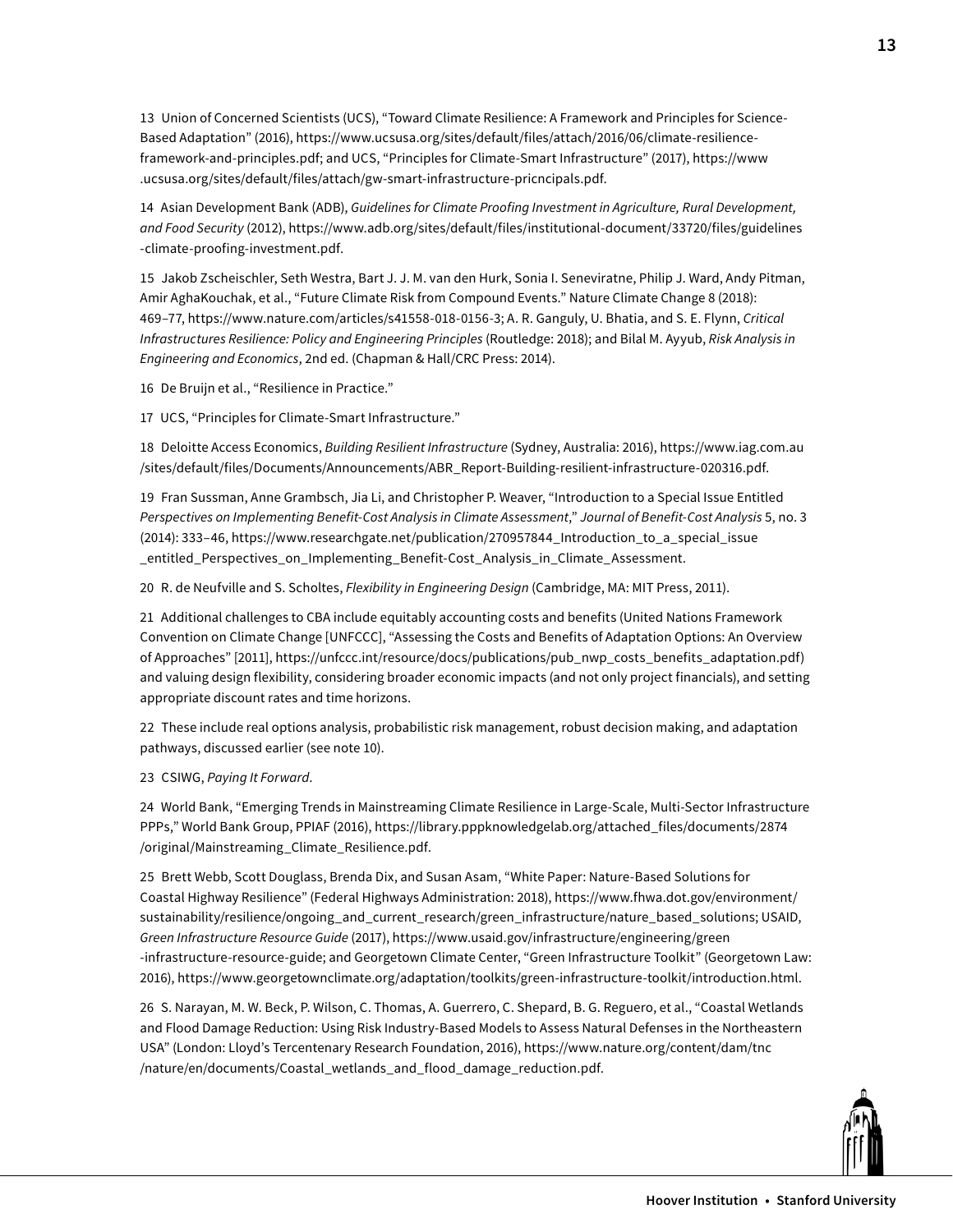27 M. Spalding, A. McIvor, F. H. Tonneijck, S. Tol, and P. van Eijk, "Mangroves for Coastal Defence: Guidelines for Coastal Managers & Policy Makers" (Wetlands International and The Nature Conservancy: 2014), [https://www](https://www.nature.org/media/oceansandcoasts/mangroves-for-coastal-defence.pdf) [.nature.org/media/oceansandcoasts/mangroves-for-coastal-defence.pdf](https://www.nature.org/media/oceansandcoasts/mangroves-for-coastal-defence.pdf).

28 Narayan et al., "Coastal Wetlands and Flood Damage Reduction."

29 United Nations Environment Programme (UNEP)—DHI, "Nature-Based Solutions for Water Management: The Quick Guide" (2018), [http://www.unepdhi.org/-/media/40365dcfebca4253bb3b485f2cf29e6a.ashx;](http://www.unepdhi.org/-/media/40365dcfebca4253bb3b485f2cf29e6a.ashx) and Stijn Temmerman, Patrick Meire, Tjeerd J. Bouma, Peter M. Herman, Tom Ysebaert, and Huib J. De Vriend, "Ecosystem-Based Coastal Defence in the Face of Global Change," *Nature* 504 (2013): 79–83, [https://www.nature.com/articles](https://www.nature.com/articles/nature12859) [/nature12859.](https://www.nature.com/articles/nature12859)

30 USAID, "Fast-Track Implementation of Climate Adaptation: Working Paper," prepared by Engility Corporation, ICF International, and Stratus Consulting (2015b), [https://www.climatelinks.org/sites/default/files/asset](https://www.climatelinks.org/sites/default/files/asset/document/Fast-Track%20Implementation%20of%20Climate%20Adaptation.pdf) [/document/Fast](https://www.climatelinks.org/sites/default/files/asset/document/Fast-Track%20Implementation%20of%20Climate%20Adaptation.pdf)-Track%20Implementation%20of%20Climate[%20Adaptation.pdf.](https://www.climatelinks.org/sites/default/files/asset/document/Fast-Track%20Implementation%20of%20Climate%20Adaptation.pdf)

31 Stéphane Hallegatte, Jun Rentschler, and Brian Walsh, *Building Back Better: Achieving Resilience through Stronger, Faster, and More Inclusive Post-Disaster Reconstruction* (Washington, DC: World Bank, 2018), [https://](https://openknowledge.worldbank.org/handle/10986/29867) [openknowledge.worldbank.org/handle/10986/29867](https://openknowledge.worldbank.org/handle/10986/29867).

32 Intergovernmental Panel on Climate Change (IPCC), *Managing the Risks of Extreme Events and Disasters to Advance Climate Change Adaptation*, Special Report of Working Groups I and II of the Intergovernmental Panel on Climate Change, edited by C. B. Field, V. Barros, T. F. Stocker, D. Qin, D. J. Dokken, K. L. Ebi, et al. (Cambridge and New York: Cambridge University Press, 2012), [https://www.ipcc.ch/pdf/special-reports/srex/SREX\\_Full\\_Report](https://www.ipcc.ch/pdf/special-reports/srex/SREX_Full_Report.pdf.) [.pdf](https://www.ipcc.ch/pdf/special-reports/srex/SREX_Full_Report.pdf.).

33 In the United States, revisions to the Stafford Act could ease this "building back better" by providing upfront funding for mitigation and preparedness.

34 ASCE, *Climate-Resilient Infrastructure*.

35 K. Maxwell, S. Julius, A. Grambsch, A. Kosmal, L. Larson, and N. Sonti, "Built Environment, Urban Systems, and Cities," in *Impacts, Risks, and Adaptation in the United States: Fourth National Climate Assessment*, vol. 2, ch. 11, pp. 438–78, edited by D. R. Reidmiller, C. W. Avery, D. R. Easterling, K. E. Kunkel, K. L. M. Lewis, T. K. Maycock, and B. C. Stewart (Washington, DC: US Global Change Research Program, 2018), doi: [10.7930/NCA4.2018.CH1](10.7930/NCA4.2018.CH). [https://](https://nca2018.globalchange.gov/chapter/11) [nca2018.globalchange.gov/chapter/11](https://nca2018.globalchange.gov/chapter/11).

36 An example of this approach is the ASCE manual of practice, *Climate-Resilient Infrastructure*.

37 NYC Mayor's Office of Recovery and Resiliency, "Climate Resiliency Design Guidelines" (2018), [https://www1](https://www1.nyc.gov/assets/orr/pdf/NYC_Climate_Resiliency_Design_Guidelines_v2-0.pdf) [.nyc.gov/assets/orr/pdf/NYC\\_Climate\\_Resiliency\\_Design\\_Guidelines\\_v2-0.pdf.](https://www1.nyc.gov/assets/orr/pdf/NYC_Climate_Resiliency_Design_Guidelines_v2-0.pdf)

38 World Bank, *The World Bank Group Action Plan on Climate Change Adaptation and Resilience* (Washington, DC: World Bank, 2019).

#### **REFERENCES**

100RC. 2018. *Puerto Rico's Path to Resilient Recovery and Reconstruction*. 100 Resilient Cities. [http://100resilientcities.org/puerto-](http://100resilientcities.org/puerto-ricos-path-to-resilient-recovery-and-reconstruction/)ricos-path-to-resilient-recovery-and-reconstruction/.

African Development Bank (AfDB). 2018. *African Economic Outlook* 2018. [https://www.icafrica.org/fileadmin](https://www.icafrica.org/fileadmin/documents/Knowledge/GENERAL_INFRA/AfricanEconomicOutlook2018.pdf) [/documents/Knowledge/GENERAL\\_INFRA/AfricanEconomicOutlook2018.pdf](https://www.icafrica.org/fileadmin/documents/Knowledge/GENERAL_INFRA/AfricanEconomicOutlook2018.pdf).

American Society of Civil Engineers (ASCE). 2009. *Guiding Principles for the Nation's Critical Infrastructure*. Reston, Virginia. [http://www.asce.org/uploadedFiles/Issues\\_and\\_Advocacy/Our\\_Initiatives/Infrastructure/Content](http://www.asce.org/uploadedFiles/Issues_and_Advocacy/Our_Initiatives/Infrastructure/Content_Pieces/critical-infrastructure-guiding-principles-report.pdf) [\\_Pieces/critical-infrastructure-guiding-principles-report.pdf.](http://www.asce.org/uploadedFiles/Issues_and_Advocacy/Our_Initiatives/Infrastructure/Content_Pieces/critical-infrastructure-guiding-principles-report.pdf)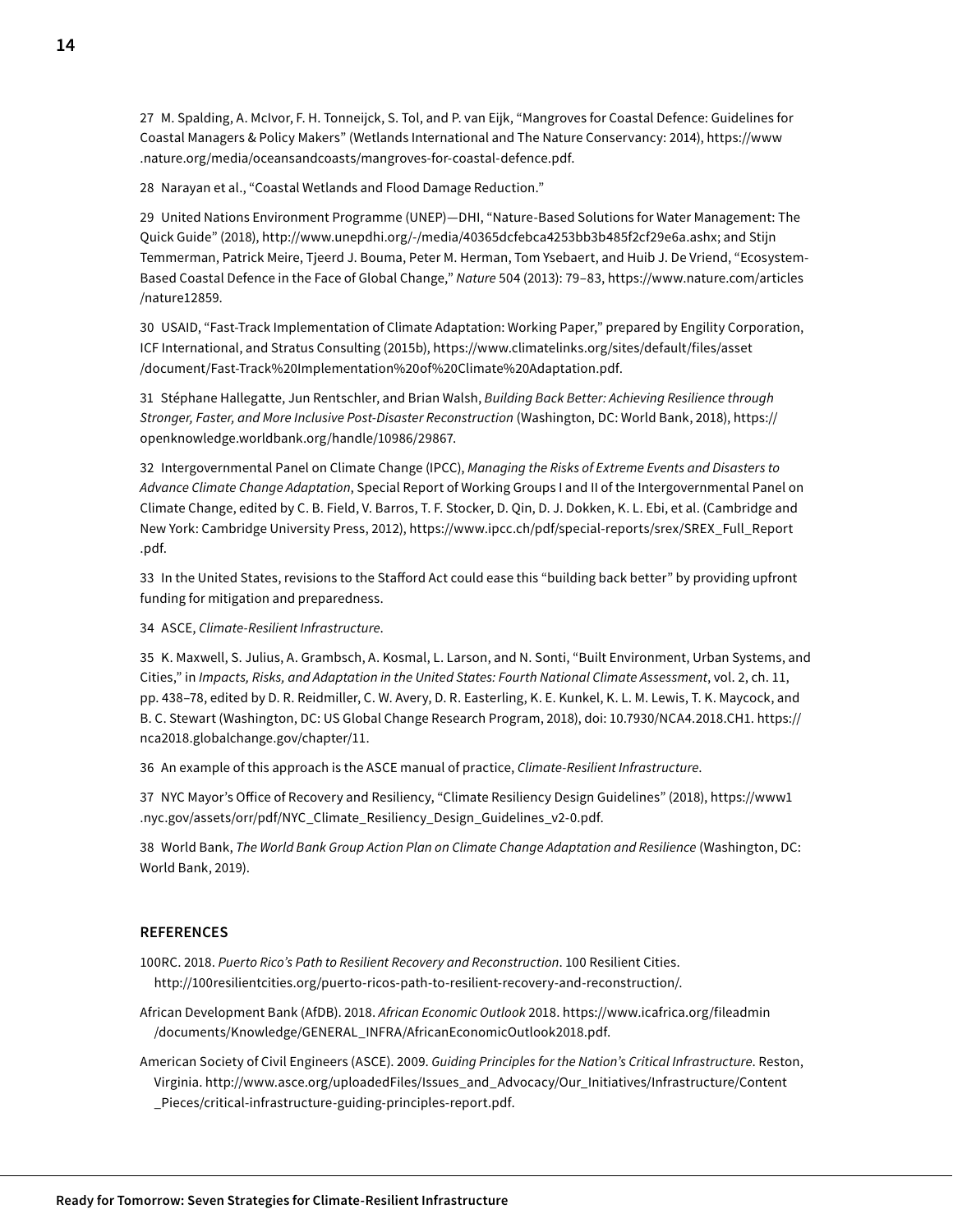- ASCE. 2018. *Climate-Resilient Infrastructure: Adaptive Design and Risk Management*. Committee on Adaptation to a Changing Climate, Bilal M. Ayyub (editor). <https://ascelibrary.org/doi/book/10.1061/9780784415191>.
- Asian Development Bank (ADB). 2012. *Guidelines for Climate Proofing Investment in Agriculture, Rural Development, and Food Security*. [https://www.adb.org/sites/default/files/institutional-document/33720/files/guidelines](https://www.adb.org/sites/default/files/institutional-document/33720/files/guidelines-climate-proofing-investment.pdf) [-climate-proofing-investment.pdf.](https://www.adb.org/sites/default/files/institutional-document/33720/files/guidelines-climate-proofing-investment.pdf)
- ADB. 2017. *Meeting Asia's Infrastructure Needs*. [https://www.adb.org/publications/asia-](https://www.adb.org/publications/asia-infrastructure-needs)infrastructure-needs.
- Ayyub, Bilal M. 2014. *Risk Analysis in Engineering and Economics, Second Edition*. Chapman and Hall/CRC Press.
- Ayyub, Bilal M., and George J. Klir. 2006. *Uncertainty Modeling and Analysis in Engineering and the Sciences*. Chapman & Hall/CRC.
- Borgomeo, Edoardo, Mohammad Mortazavi-Naeini, Jim W. Hall, and Benoit P. Guillod. 2018. "Risk, Robustness and Water Resources Planning Under Uncertainty." *Earth's Future* 6, no. 3 (2018): 468-487. [https://agupubs](https://agupubs.onlinelibrary.wiley.com/doi/abs/10.1002/2017EF000730) [.onlinelibrary.wiley.com/doi/abs/10.1002/2017EF000730](https://agupubs.onlinelibrary.wiley.com/doi/abs/10.1002/2017EF000730).
- Center for Strategic & International Studies (CSIS). 2018. *Urbanization in Sub-Saharan Africa.* [https://csis-prod.](https://csis-prod.s3.amazonaws.com/s3fs-public/publication/180411_Saghir_UrbanizationAfrica_Web.pdf?o02HMOfqh99KtXG6ObTacIKKmRvk0Owd) [s3.amazonaws.com/s3fs-public/publication/180411\\_Saghir\\_UrbanizationAfrica\\_Web](https://csis-prod.s3.amazonaws.com/s3fs-public/publication/180411_Saghir_UrbanizationAfrica_Web.pdf?o02HMOfqh99KtXG6ObTacIKKmRvk0Owd) [.pdf?o02HMOfqh99KtXG6ObTacIKKmRvk0Owd.](https://csis-prod.s3.amazonaws.com/s3fs-public/publication/180411_Saghir_UrbanizationAfrica_Web.pdf?o02HMOfqh99KtXG6ObTacIKKmRvk0Owd)
- Climate-Safe Infrastructure Working Group (CSIWG). 2018. *Paying it forward: The Path Toward Climate-Safe Infrastructure in California*. Sacramento, CA. [http://resources.ca.gov/climate/climate](http://resources.ca.gov/climate/climate-safe-infrastructure-working-group)-safe-infrastructure -working-group.
- Commonwealth of Australia. 2015. *National Climate Resilience and Adaptation Strategy 2015*. [http://www.](http://www.environment.gov.au/climate-change/adaptation/publications/national-climate-resilience-and-adaptation-strategy) [environment.gov.au/climate-change/adaptation/publications/national](http://www.environment.gov.au/climate-change/adaptation/publications/national-climate-resilience-and-adaptation-strategy)-climate-resilience-and-adaptation -strategy.
- "Collaborative Risk Informed Decision Analysis (CRIDA)." CRIDA. 2017. [http://test1.agwaguide.org/CRIDA](http://test1.agwaguide.org/CRIDA/)/.
- De Bruijn, Karin, Joost Buurman, Marjolein Mens, Ruben Dahm, and Frans Klijn. 2017. "Resilience in Practice: Five Principles to Enable Societies to Cope with Extreme Weather Events." *Environmental Science & Policy*; no. 70 (2017): 21-30. [https://doi.org/10.1016/j.envsci.2017.02.001.](https://doi.org/10.1016/j.envsci.2017.02.001)
- Deloitte Access Economics. 2016. *Building Resilient Infrastructure*. Sydney, Australia. [https://www.iag.com.au/](https://www.iag.com.au/sites/default/files/Documents/Announcements/ABR_Report-Building-resilient-infrastructure-020316.pdf) [sites/default/files/Documents/Announcements/ABR\\_Report-Building-resilient-infrastructure-020316.pdf](https://www.iag.com.au/sites/default/files/Documents/Announcements/ABR_Report-Building-resilient-infrastructure-020316.pdf).
- De Neufville, R. and S. Scholtes. 2011. *Flexibility in Engineering Design*. Cambridge: MIT Press.
- Dobes, L. 2012. *Adaptation to Climate Change: Formulating Policy Under Uncertainty*. CCEP Working Paper 1201, Centre for Climate Economics & Policy, Crawford School of Economics and Government, The Australian National University, Canberra. <http://dev.cakex.org/sites/default/files/documents/CCEP1201Dobes.pdf>.
- Drye, Willie. 2017. "2017 Hurricane Season Was the Most Expensive in U.S. History." *National Geographic News*¸ November 30, 2017. [https://news.nationalgeographic.com/2017/11/2017-](https://news.nationalgeographic.com/2017/11/2017-hurricane-season-most-expensive-us-history-spd)hurricane-season-most-expensive-us -history-spd.
- Environment & Disaster Management. 2018. "Natural and Nature-Based Flood Management: A Green Guide." [http://envirodm.org/flood-](http://envirodm.org/flood-management)management.
- Ganguly, A.R., U. Bhatia, and S.E. Flynn. 2018. *Critical Infrastructures Resilience: Policy and Engineering Principles*. Routledge.
- Georgetown Climate Center. 2016. Green Infrastructure Toolkit. [https://www.georgetownclimate.org/adaptation](https://www.georgetownclimate.org/adaptation/toolkits/green-infrastructure-toolkit/introduction.html) [/toolkits/green-infrastructure-toolkit/introduction.html.](https://www.georgetownclimate.org/adaptation/toolkits/green-infrastructure-toolkit/introduction.html)
- Gilbert, Stanley W., David T. Butry, Jennifer F. Helgeson, and Robert E. Chapman. 2015. *Community Resilience Economic Decision Guide for Buildings and Infrastructure Systems*. National Institute of Standards and

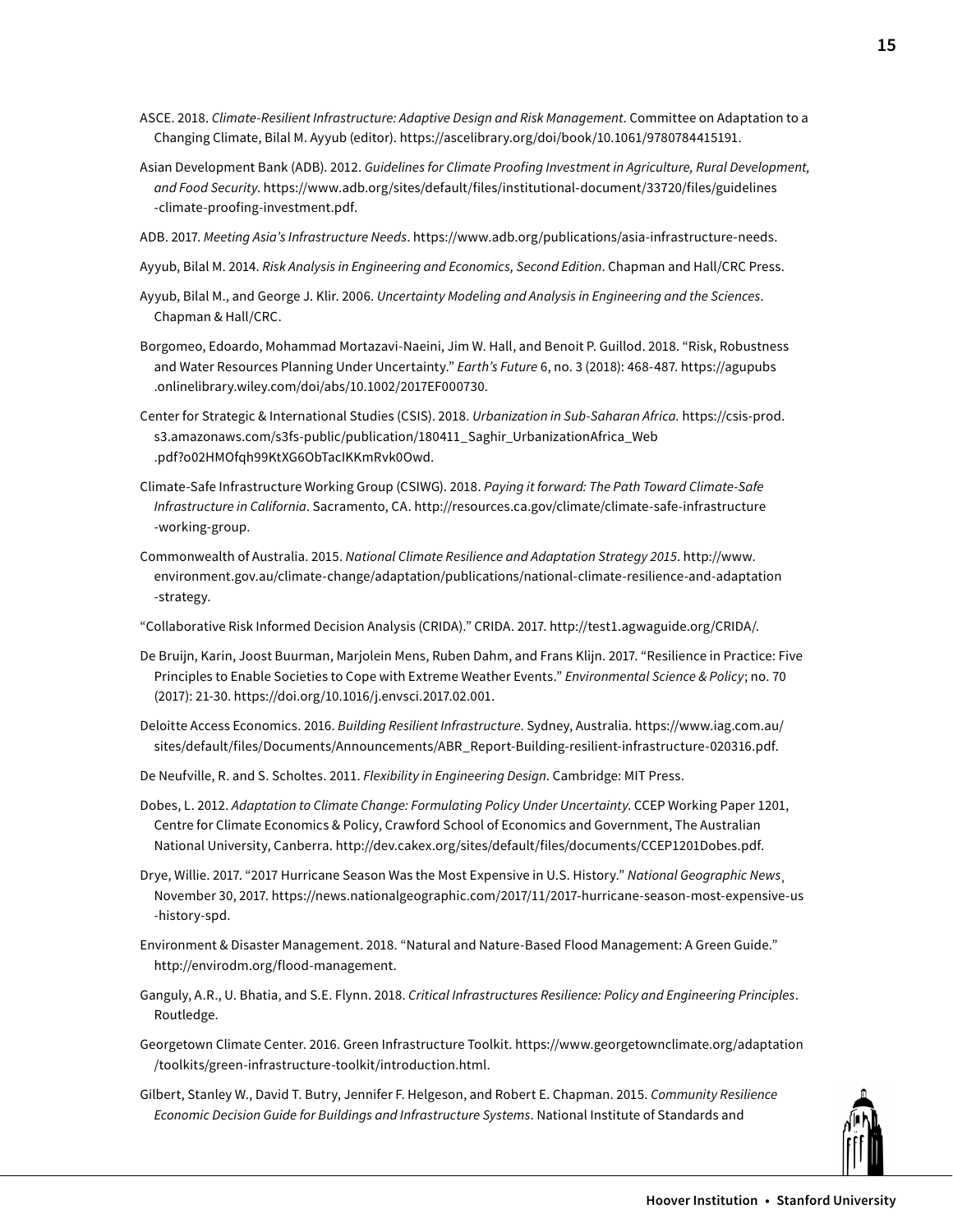Technology (NIST), U.S. Department of Commerce. NIST Special Publication 1197. [http://dx.doi.org/10.6028](http://dx.doi.org/10.6028/NIST.SP.1197) [/NIST.SP.1197.](http://dx.doi.org/10.6028/NIST.SP.1197)

- Haasnoot, Marjolijn. 2013. *Anticipating Change: Sustainable Water Policy Pathways for an Uncertain Future*. [http://](http://agwaguide.org/docs/2013-Haasnoot.pdf) [agwaguide.org/docs/2013-Haasnoot.pdf.](http://agwaguide.org/docs/2013-Haasnoot.pdf)
- Hallegatte, Stéphane, Jun Rentschler, and Brian Walsh. 2018. *Building Back Better: Achieving Resilience through Stronger, Faster, and More Inclusive Post-Disaster Reconstruction*. World Bank, Washington, DC. [https://](https://openknowledge.worldbank.org/handle/10986/29867) [openknowledge.worldbank.org/handle/10986/29867](https://openknowledge.worldbank.org/handle/10986/29867).
- Infrastructure Consortium for Africa (ICA). 2017. *Infrastructure Financing Trends in Africa 2016*. Abidjan, Cote d'Ivoire. [https://www.icafrica.org/fileadmin/documents/IFT\\_2016/Infrastructure\\_Financing\\_Trends\\_2016.pdf.](https://www.icafrica.org/fileadmin/documents/IFT_2016/Infrastructure_Financing_Trends_2016.pdf)

Inter-American Development Bank (IDB). 2015. *Financing Infrastructure in Latin America and the Caribbean: How, How Much and by Whom?* Serebrisky, T., A. Suárez-Alemán., D. Margot, and M.C. Ramirez. https://publications. iadb.org/en/financing-infrastructure-latin-america-and-caribbean-how-how-much-and-whom.

———. 2017. *Inter-American Development Bank Sustainability Report 2017*.<http://dx.doi.org/10.18235/0001034>.

- Intergovernmental Panel on Climate Change (IPCC). 2012. *Managing the Risks of Extreme Events and Disasters to Advance Climate Change Adaptation*. A Special Report of Working Groups I and II of the Intergovernmental Panel on Climate Change [Field, C.B., V. Barros, T.F. Stocker, D. Qin, D.J. Dokken, K.L. Ebi, M.D. Mastrandrea, K.J. Mach, G.K. Plattner, S.K. Allen, M. Tignor, and P.M. Midgley (eds.)]. Cambridge, UK, and New York, NY, USA, Cambridge University Press, 2012. [https://www.ipcc.ch/pdf/special-reports/srex/SREX\\_Full\\_Report.pdf](https://www.ipcc.ch/pdf/special-reports/srex/SREX_Full_Report.pdf).
- Jackson, Scott. 2016. *Principles for Resilient Design A Guide for Understanding and Implementation.* [https://www](https://www.irgc.org/wp-content/uploads/2016/04/Jackson-Principle-for-Resilient-Design.pdf) [.irgc.org/wp-content/uploads/2016/04/Jackson-Principle-for-Resilient-Design.pdf](https://www.irgc.org/wp-content/uploads/2016/04/Jackson-Principle-for-Resilient-Design.pdf).
- Kalra, Nidhi Stephane Hallegatte, Robert Lempert, Casey Brown, Adrian Fozzard, Stuart Gill, and Ankur Shah. 2014. *Agreeing on Robust Decisions: New Processes for Decision Making under Deep Uncertainty*. Policy Research Working Paper; No. 6906. Washington, DC., World Bank. [https://openknowledge.worldbank.org](https://openknowledge.worldbank.org/handle/10986/18772) [/handle/10986/18772](https://openknowledge.worldbank.org/handle/10986/18772).
- Maxwell, K., S. Julius, A. Grambsch, A. Kosmal, L. Larson, and N. Sonti. 2018: "Chapter 11: Built Environment, Urban Systems, and Cities." In *Impacts, Risks, and Adaptation in the United States: Fourth National Climate Assessment, Volume II* [Reidmiller, D.R., C.W. Avery, D.R. Easterling, K.E. Kunkel, K.L.M. Lewis, T.K. Maycock, and B.C. Stewart (eds.)]. U.S. Global Change Research Program, Washington, DC, USA, pp. 438–478. doi: [10.7930](10.7930/NCA4.2018.CH) [/NCA4.2018.CH](10.7930/NCA4.2018.CH)1. Available at: [https://nca2018.globalchange.gov/chapter/11.](https://nca2018.globalchange.gov/chapter/11)
- Mendoza, Guillermo, John H. Matthews, Eugene Stakhiv, John Kucharski, and Kristin Gilroy. 2018. *Climate Risk Informed Decision Analysis (CRIDA): Collaborative Water Resources Planning for an Uncertain Future*. Alexandria, VA: UNESCO. Available at: [https://agwaguide.org/docs/CRIDA\\_Nov\\_2018.pdf](https://agwaguide.org/docs/CRIDA_Nov_2018.pdf).
- Miller, Alan S. and Stacy A. Swann. 2017. Climate Change and the Financial Sector: A Time of Risk and Opportunity, Georgetown Environmental Law Review (GERL), Volume 29, Issue 1, pp 69-112. Available at: [https://gielr.files](https://gielr.files.wordpress.com/2017/04/zsk00117000069.pdf) [.wordpress.com/2017/04/zsk00117000069.pdf.](https://gielr.files.wordpress.com/2017/04/zsk00117000069.pdf)
- Narayan, S., M.W. Beck, P. Wilson, C. Thomas, A. Guerrero, C Shepard, B.G. Reguero, G. Franco, C.J. Ingram, and D. Trespalacios. 2016. *Coastal Wetlands and Flood Damage Reduction: Using Risk Industry-based Models to Assess Natural Defenses in the Northeastern USA*. London: Lloyd's Tercentenary Research Foundation. [https://www](https://www.nature.org/content/dam/tnc/nature/en/documents/Coastal_wetlands_and_flood_damage_reduction.pdf) [.nature.org/content/dam/tnc/nature/en/documents/Coastal\\_wetlands\\_and\\_flood\\_damage\\_reduction.pdf.](https://www.nature.org/content/dam/tnc/nature/en/documents/Coastal_wetlands_and_flood_damage_reduction.pdf)
- National Institute of Standards and Technology (NIST). 2015. *Community Resilience Planning Guide*. [https://www](https://www.nist.gov/topics/community-resilience/community-resilience-planning-guide) [.nist.gov/topics/community-resilience/community](https://www.nist.gov/topics/community-resilience/community-resilience-planning-guide)-resilience-planning-guide.
- National Oceanic and Atmospheric Administration (NOAA). 2018. *Costliest U.S. Tropical Cyclones Tables Updated*. [https://www.nhc.noaa.gov/news/UpdatedCostliest.pdf.](https://www.nhc.noaa.gov/news/UpdatedCostliest.pdf)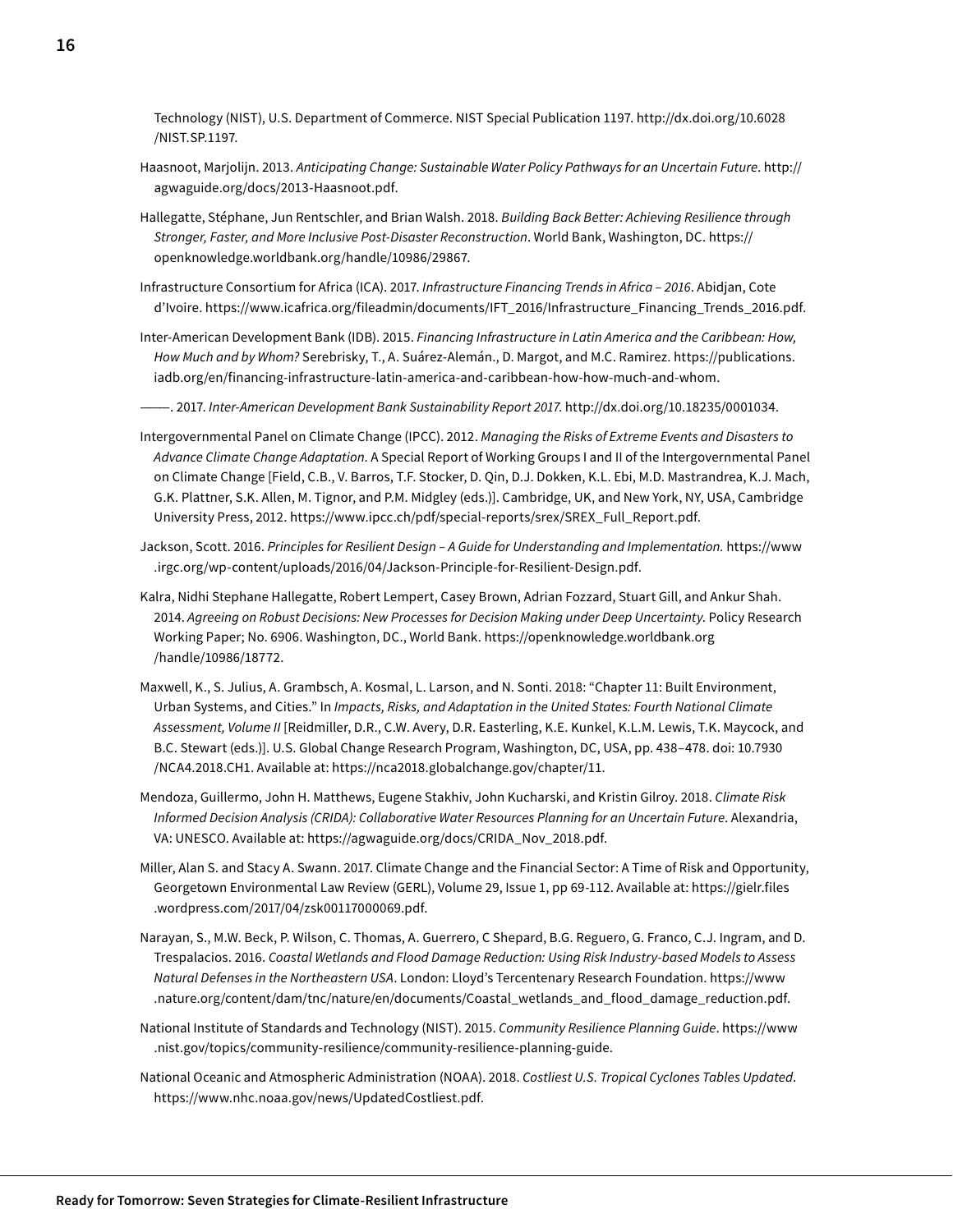- NYC Mayor's Office of Recovery and Resiliency. 2018. *Climate Resiliency Design Guidelines*. [https://www1.nyc.gov](https://www1.nyc.gov/assets/orr/pdf/NYC_Climate_Resiliency_Design_Guidelines_v2-0.pdf) [/assets/orr/pdf/NYC\\_Climate\\_Resiliency\\_Design\\_Guidelines\\_v2-0.pdf](https://www1.nyc.gov/assets/orr/pdf/NYC_Climate_Resiliency_Design_Guidelines_v2-0.pdf).
- Robert, Alexis. 2017. *Five Principles for Delivering Resilient Infrastructure*. HATCH. [https://www.hatch.com/en](https://www.hatch.com/en/About-Us/Publications/Blogs/2017/07/Five-principles-for-delivering-resilient-infrastructure) [/About-Us/Publications/Blogs/2017/07/Five](https://www.hatch.com/en/About-Us/Publications/Blogs/2017/07/Five-principles-for-delivering-resilient-infrastructure)-principles-for-delivering-resilient-infrastructure.
- Spalding M, McIvor A, Tonneijck FH, Tol S and van Eijk P (2014) Mangroves for coastal defence. Guidelines for coastal managers & policy makers. Published by Wetlands International and The Nature Conservancy. 42 pp. <https://www.nature.org/media/oceansandcoasts/mangroves-for-coastal-defence.pdf>.
- Stavish, Kenneth V., Timothy Blackburn, and Andreas Garstenauer. 2016. *Resilience Engineering Heuristic Design Principles*. NDIA 19th Annual Systems Engineering Conference, Oct. 24-27, 2016. The George Washington University. Washington, D.C. [https://ndiastorage.blob.core.usgovcloudapi.net/ndia/2016/systems/18576](https://ndiastorage.blob.core.usgovcloudapi.net/ndia/2016/systems/18576_KennethStavishV2.pdf) [\\_KennethStavishV2.pdf](https://ndiastorage.blob.core.usgovcloudapi.net/ndia/2016/systems/18576_KennethStavishV2.pdf).
- Sussman, Fran, Anne Grambsch, Jia Li, and Christopher P. Weaver. 2014. "Introduction to a Special Issue Entitled Perspectives on Implementing Benefit-Cost Analysis in Climate Assessment." *Journal of Benefit-Cost Analysis*, no. 5 (3) (2014): 333-346. [https://www.researchgate.net/publication/270957844\\_Introduction\\_to\\_a\\_special](https://www.researchgate.net/publication/270957844_Introduction_to_a_special_issue_entitled_Perspectives_on_Implementing_Benefit-Cost_Analysis_in_Climate_Assessment) [\\_issue\\_entitled\\_Perspectives\\_on\\_Implementing\\_Benefit](https://www.researchgate.net/publication/270957844_Introduction_to_a_special_issue_entitled_Perspectives_on_Implementing_Benefit-Cost_Analysis_in_Climate_Assessment)-Cost\_Analysis\_in\_Climate\_Assessment.
- Temmerman, Stijn, Patrick Meire, Tjeerd J. Bouma, Peter M. Herman , Tom Ysebaert, Huib J. De Vriend. 2013. "Ecosystem-Based Coastal Defence in the Face of Global Change." *Nature* 504 (2013): 79–83. [https://www](https://www.nature.com/articles/nature12859) [.nature.com/articles/nature12859](https://www.nature.com/articles/nature12859).
- Tuck, Laura and Julie Rozenberg. 2016. "Embracing Uncertainty for Better Decision-Making." *World Bank Group Infrastructure & Public Private Partnerships Blog*. Available at: [http://blogs.worldbank.org/ppps/embracing](http://blogs.worldbank.org/ppps/embracing-uncertainty-better-decision-making) -uncertainty-better-decision-making.
- Union of Concerned Scientists (UCS). 2016. *Toward Climate Resilience: A Framework and Principles for Science-Based Adaptation*. [https://www.ucsusa.org/sites/default/files/attach/2016/06/climate-resilience-framework](https://www.ucsusa.org/sites/default/files/attach/2016/06/climate-resilience-framework-and-principles.pdf) [-and-principles.pdf](https://www.ucsusa.org/sites/default/files/attach/2016/06/climate-resilience-framework-and-principles.pdf).
- ———. 2017. *Principles for Climate-Smart Infrastructure*. [https://www.ucsusa.org/sites/default/files/attach/gw](https://www.ucsusa.org/sites/default/files/attach/gw-smart-infrastructure-pricncipals.pdf) [-smart-infrastructure-pricncipals.pdf.](https://www.ucsusa.org/sites/default/files/attach/gw-smart-infrastructure-pricncipals.pdf)
- United Nations Development Program (UNDP). 2016. *Disaster Recovery: Challenges and Lessons*. [http://www.undp](http://www.undp.org/content/dam/undp/library/Climate%20and%20Disaster%20Resilience/UNDP_Recovery%20Infographic_Final_16April2016.pdf) [.org/content/dam/undp/library/Climate](http://www.undp.org/content/dam/undp/library/Climate%20and%20Disaster%20Resilience/UNDP_Recovery%20Infographic_Final_16April2016.pdf)%20and%20Disaster%20Resilience/UNDP\_Recovery%[20Infographic](20Infographic_Final_16April2016.pdf) Final\_16April2016.pdf.
- United Nations Environment Programme (UNEP) DHI. 2018. *Nature-Based Solutions for Water Management: The Quick Guide*. [http://www.unepdhi.org/-/media/40365dcfebca4253bb3b485f2cf29e6a.ashx.](http://www.unepdhi.org/-/media/40365dcfebca4253bb3b485f2cf29e6a.ashx)
- United Nations Framework Convention on Climate Change (UNFCCC). 2011. *Assessing the Costs and Benefits of Adaptation Options: An Overview of Approaches*. [https://unfccc.int/resource/docs/publications/pub\\_nwp](https://unfccc.int/resource/docs/publications/pub_nwp_costs_benefits_adaptation.pdf) [\\_costs\\_benefits\\_adaptation.pdf.](https://unfccc.int/resource/docs/publications/pub_nwp_costs_benefits_adaptation.pdf)
- United Nations International Strategy for Disaster Reduction (UNISDR). 2015. *Global Assessment Report on Disaster Risk Reduction*. [https://www.preventionweb.net/english/hyogo/gar/2015/en/gar-pdf/GAR2015\\_EN.pdf.](https://www.preventionweb.net/english/hyogo/gar/2015/en/gar-pdf/GAR2015_EN.pdf)
- U.S. Agency for International Development (USAID). 2015a. *Climate Resilient Infrastructure Services: Lessons Learned*. Prepared by Engility Corporation and ICF International [https://docs.google.com/a/ccrdproject.com](https://docs.google.com/a/ccrdproject.com/viewer?a=v&pid=sites&srcid=Y2NyZHByb2plY3QuY29tfGNjcmR8Z3g6NGFiMGI3MDFlM2ZjNjM4MA) [/viewer?a=v&pid=sites&srcid=Y2NyZHByb2plY3QuY29tfGNjcmR8Z3g6NGFiMGI3MDFlM2ZjNjM4MA.](https://docs.google.com/a/ccrdproject.com/viewer?a=v&pid=sites&srcid=Y2NyZHByb2plY3QuY29tfGNjcmR8Z3g6NGFiMGI3MDFlM2ZjNjM4MA)
- ———. 2015b. *Fast-Track Implementation of Climate Adaptation: Working Paper*. Prepared by Engility Corporation, ICF International, and Stratus Consulting. [https://www.climatelinks.org/sites/default/files/asset/document](https://www.climatelinks.org/sites/default/files/asset/document/Fast-Track%20Implementation%20of%20Climate%20Adaptation.pdf) [/Fast-](https://www.climatelinks.org/sites/default/files/asset/document/Fast-Track%20Implementation%20of%20Climate%20Adaptation.pdf)Track%20Implementation%20of%20Climate%[20Adaptation.pdf.](https://www.climatelinks.org/sites/default/files/asset/document/Fast-Track%20Implementation%20of%20Climate%20Adaptation.pdf)

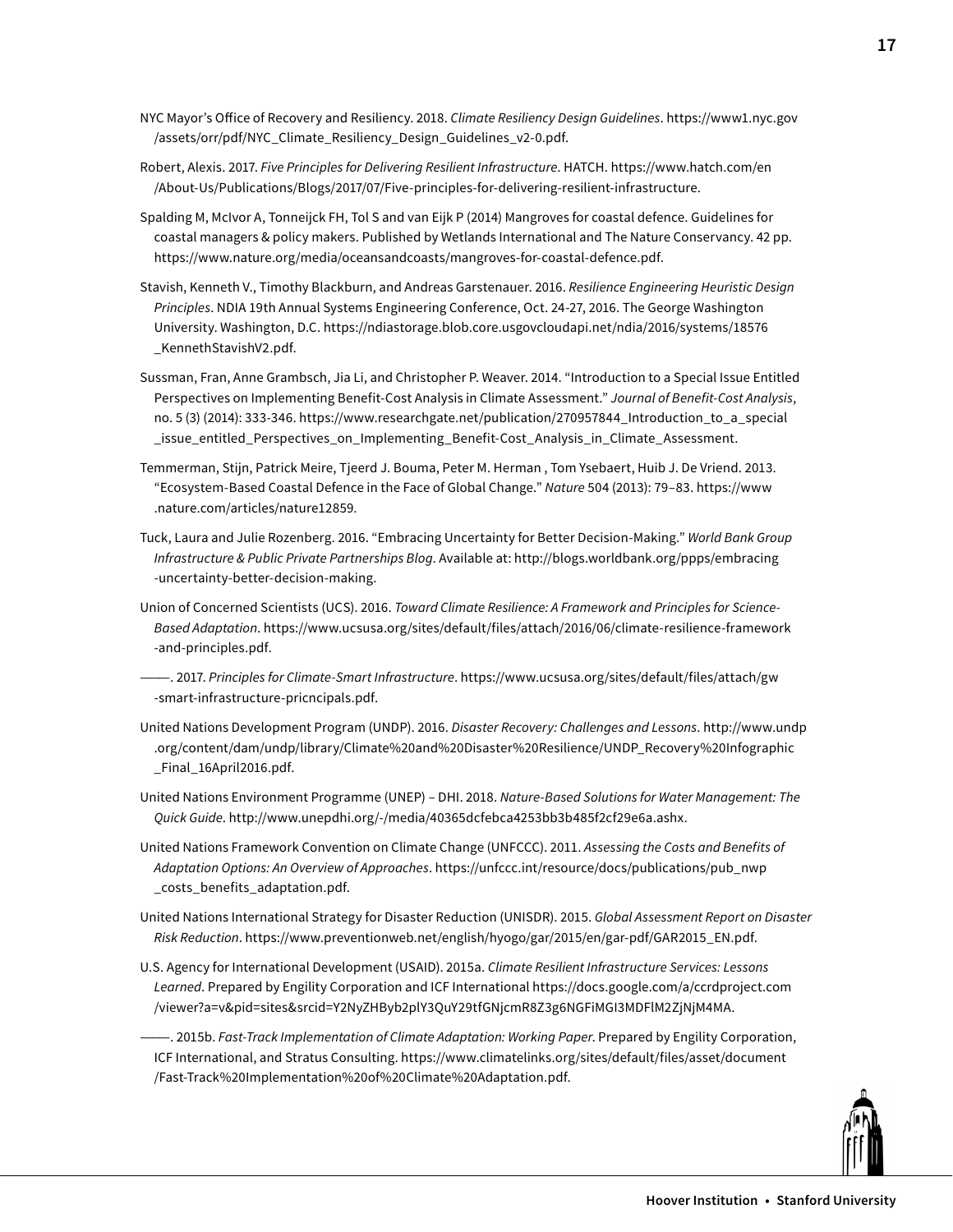———. 2017. *Green Infrastructure Resource Guide*. [https://www.usaid.gov/infrastructure/engineering/green](https://www.usaid.gov/infrastructure/engineering/green-infrastructure-resource-guide) -infrastructure-resource-guide.

U.S.DOE. 2016a. (Department of Energy). 2016a. *Climate Change and the Electricity Sector: Guide for Assessing Vulnerabilities and Developing Resilience Solutions to Sea Level Rise*. [https://www.energy.gov/sites/prod](https://www.energy.gov/sites/prod/files/2016/07/f33/Climate%20Change%20and%20the%20Electricity%20Sector%20Guide%20for%20Assessing%20Vulnerabilities%20and%20Developing%20Resilience%20Solutions%20to%20Sea%20Level%20Rise%20July%202016.pdf) [/files/2016/07/f33/Climate%](https://www.energy.gov/sites/prod/files/2016/07/f33/Climate%20Change%20and%20the%20Electricity%20Sector%20Guide%20for%20Assessing%20Vulnerabilities%20and%20Developing%20Resilience%20Solutions%20to%20Sea%20Level%20Rise%20July%202016.pdf)20Change%20and%20the%20Electricity%20Sector%20Guide%20for%20 Assessing%20Vulnerabilities%20and%20Developing%20Resilience%20Solutions%20to%20Sea%20Level%20 Rise%20July[%202016.pdf.](https://www.energy.gov/sites/prod/files/2016/07/f33/Climate%20Change%20and%20the%20Electricity%20Sector%20Guide%20for%20Assessing%20Vulnerabilities%20and%20Developing%20Resilience%20Solutions%20to%20Sea%20Level%20Rise%20July%202016.pdf)

———. 2016b. *Climate Change and the Electricity Sector: Guide for Climate Change Resilience Planning*. [https://www](https://www.energy.gov/sites/prod/files/2016/10/f33/Climate%20Change%20and%20the%20Electricity%20Sector%20Guide%20for%20Climate%20Change%20Resilience%20Planning%20September%202016_0.pdf) [.energy.gov/sites/prod/files/2016/10/f33/Climate%](https://www.energy.gov/sites/prod/files/2016/10/f33/Climate%20Change%20and%20the%20Electricity%20Sector%20Guide%20for%20Climate%20Change%20Resilience%20Planning%20September%202016_0.pdf)20Change%20and%20the%20Electricity%20Sector%20 Guide%20for%20Climate%20Change%20Resilience%20Planning%20September%[202016\\_0.pdf.](https://www.energy.gov/sites/prod/files/2016/10/f33/Climate%20Change%20and%20the%20Electricity%20Sector%20Guide%20for%20Climate%20Change%20Resilience%20Planning%20September%202016_0.pdf)

- Vallejo, Lola and Michael Mullan. 2017. *Climate-Resilient Infrastructure: Getting the Policies Right Environment Working Paper No. 121*. Organisation for Economic Co-operation and Development (OECD). [http://www.oecd](http://www.oecd.org/officialdocuments/publicdisplaydocumentpdf/?cote=ENV/WKP(2017)8&docLanguage=En) [.org/officialdocuments/publicdisplaydocumentpdf/?cote=ENV](http://www.oecd.org/officialdocuments/publicdisplaydocumentpdf/?cote=ENV/WKP(2017)8&docLanguage=En)/WKP(2017)8&docLanguage=En.
- Watkins, Graham George, Sven-Uwe Mueller, Hendrik Meller, Maria Cecilia Ramirez, Tomás Serebrisky, and Andreas Georgoulias. 2017. *Lessons from Four Decades of Infrastructure Project-Related Conflicts in Latin America and the Caribbean*. Inter-American Development Bank (IDB). [http://dx.doi.org/10.182350000803.](http://dx.doi.org/10.182350000803)
- Webb, Brett, Scott Douglass, Brenda Dix, and Susan Asam. 2018. *White Paper: Nature-Based Solutions for Coastal Highway Resilience*. Federal Highways Administration. [https://www.fhwa.dot.gov/environment/sustainability](https://www.fhwa.dot.gov/environment/sustainability/resilience/ongoing_and_current_research/green_infrastructure/nature_based_solutions/) [/resilience/ongoing\\_and\\_current\\_research/green\\_infrastructure/nature\\_based\\_solutions.](https://www.fhwa.dot.gov/environment/sustainability/resilience/ongoing_and_current_research/green_infrastructure/nature_based_solutions/)
- World Bank. 2013. *Building Urban Resilience: Principles, Tools, and Practice*. Jha, Abhas K., Todd W. Miner, and Zuzana Stanton-Geddes (editors). Washington, D.C. [http://documents.worldbank.org/curated](http://documents.worldbank.org/curated/en/320741468036883799/pdf/758450PUB0EPI0001300PUBDATE02028013.pdf) [/en/320741468036883799/pdf/758450PUB0EPI0001300PUBDATE02028013.pdf](http://documents.worldbank.org/curated/en/320741468036883799/pdf/758450PUB0EPI0001300PUBDATE02028013.pdf).
- ———. 2016. *Emerging Trends in Mainstreaming Climate Resilience in Large-Scale, Multi-Sector Infrastructure PPPs*. World Bank Group, PPIAF. Available at: [https://library.pppknowledgelab.org/attached\\_files/documents/2874](https://library.pppknowledgelab.org/attached_files/documents/2874/original/Mainstreaming_Climate_Resilience.pdf) [/original/Mainstreaming\\_Climate\\_Resilience.pdf.](https://library.pppknowledgelab.org/attached_files/documents/2874/original/Mainstreaming_Climate_Resilience.pdf)
- ———. 2017. Hydropower Sector Climate Resilience Guidelines—beta version.
- ———. 2019. The World Bank Group Action Plan on Climate Change Adaptation and Resilience. Washington, DC: World Bank.
- Zamuda, C., D.E. Bilello, G. Conzelmann, E. Mecray, A. Satsangi, V. Tidwell, and B.J. Walker, 2018: Energy Supply, Delivery, and Demand. In *Impacts, Risks, and Adaptation in the United States: Fourth National Climate Assessment, Volume II* [Reidmiller, D.R., C.W. Avery, D.R. Easterling, K.E. Kunkel, K.L.M. Lewis, T.K. Maycock, and B.C. Stewart (eds.)]. U.S. Global Change Research Program, Washington, DC, USA, pp. 174–201. doi: 10.7930/ NCA4.2018.CH4
- Zscheischler, Jakob, Seth Westra, Bart J. J. M. van den Hurk, Sonia I. Seneviratne, Philip J. Ward, Andy Pitman, Amir AghaKouchak, David N. Bresch, Michael Leonard, Thomas Wahl & Xuebin Zhang. 2018. Future climate risk from compound events. Nature Climate Change volume 8, pages 469–477. Available at: [https://www.nature](https://www.nature.com/articles/s41558-018-0156-3) [.com/articles/s41558-](https://www.nature.com/articles/s41558-018-0156-3)018-0156-3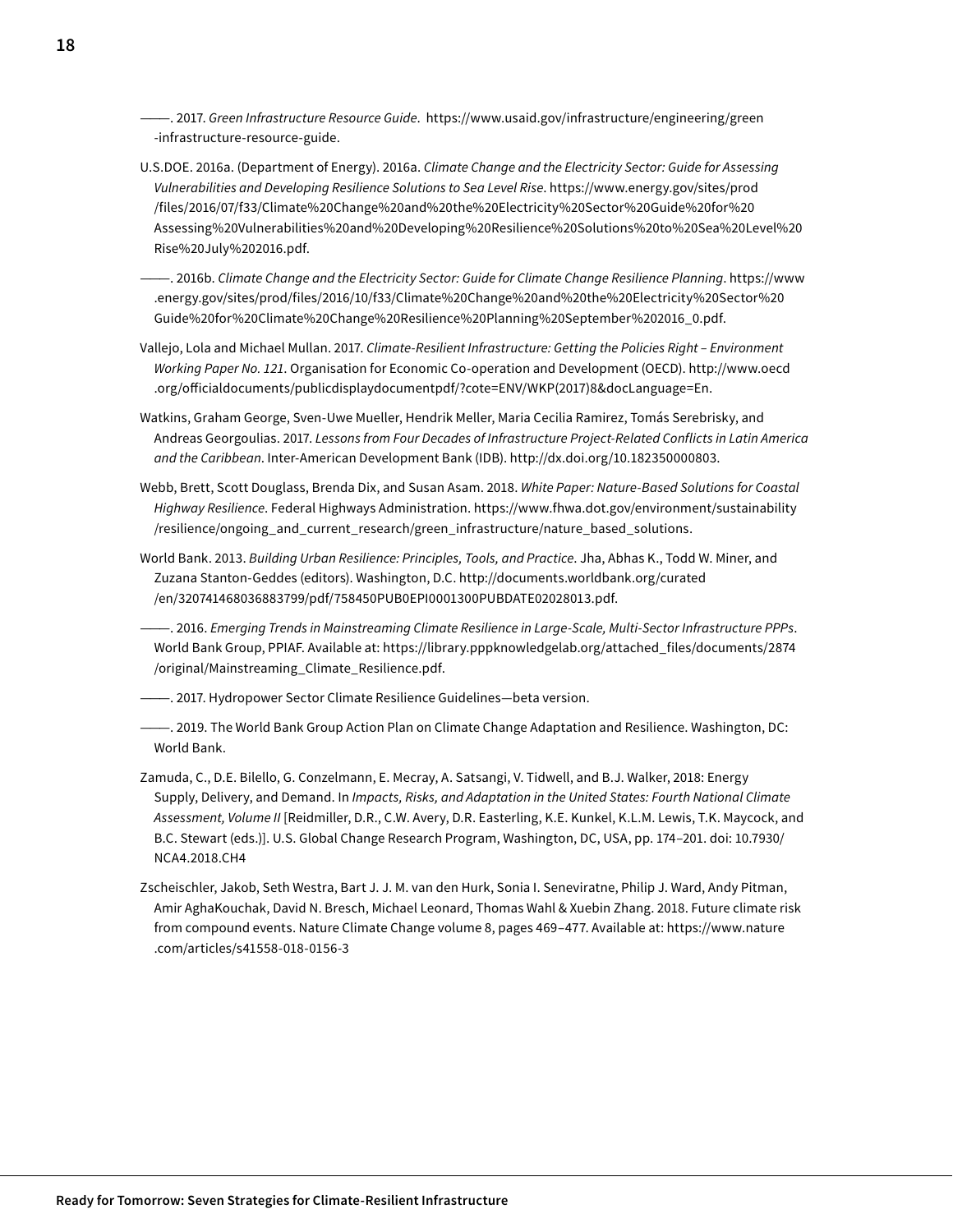#### **Participating Organizations**

Alliance for Global Water Adaptation Alliance for National & Community Resilience American Institute of Architects American Society of Civil Engineers, Committee on Adaptation to a Changing Climate Hoover Institution National Council for Science and the Environment North South University Stanford Urban Resilience Initiative University of Maryland Center for Technology and Systems Management

The findings, interpretations, and conclusions in this work are solely those of the authors and imply no express or implied endorsement and no financial sponsorship by any of the participating organizations or the United States Government.



The publisher has made this work available under a Creative Commons Attribution-NoDerivs license 4.0. To view a copy of this license, visit [http://creativecommons.org/licenses/by-](http://creativecommons.org/licenses/by-nd/4.0)nd/4.0.

Hoover Institution Press assumes no responsibility for the persistence or accuracy of URLs for external or third-party Internet websites referred to in this publication, and does not guarantee that any content on such websites is, or will remain, accurate or appropriate.

Copyright © 2019 by the Board of Trustees of the Leland Stanford Junior University

22 21 20 19 5 4 3 2 1

The preferred citation for this publication is

Hill, Alice C., Douglas Mason, Joanne R. Potter, Molly Hellmuth, Bilal M. Ayyub, and Jack W. Baker. *Ready for Tomorrow: Seven Strategies for Climate-Resilient Infrastructure*. Hoover Institution, 2019.